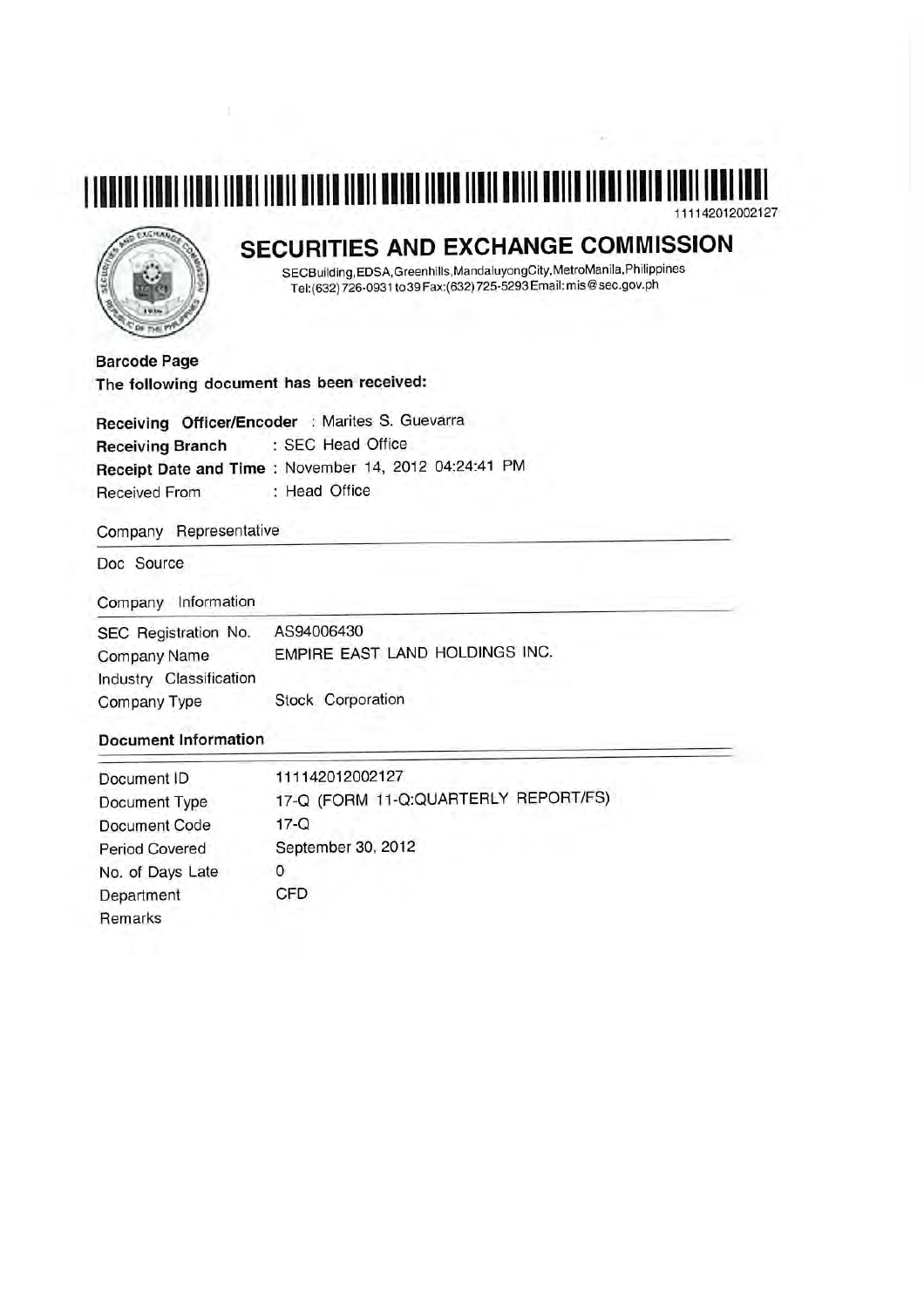#### **SECURITIES AND EXCHANGE COMMISSION**

#### **SEC FORM 17-Q**

#### **QUARTERLY REPORT PURSUANT TO SECTION 17 OF THE SECURITIES REGULATION CODE AND SRC RULE 17(2)(b) THEREUNDER**

- 1. For the quarterly period ended **30 September 2012**
- 2. Commission Identification Number: **ASO94-006430**
- 3. BIR Tax Identification No. **003-942-108**
- 4. **EMPIRE EAST LAND HOLDINGS, INC.** Exact name of issuer as specified in its charter

#### 5. **Metro Manila** Province, Country or other jurisdiction of incorporation or organization

- 6. (SEC Use Only) Industry Classification Code
- 7. **21st Floor, The World Centre 330 Sen. Gil J. Puyat Avenue Makati City, Philippines 1227** Address of issuer's principal office

#### 8. **(632) 867-8351 to 59** Issuer's telephone number, including area code

9. Securities registered pursuant to Sections 8 and 12 of the Code, or Sections 4 and 8 of the RSA

Title of Class Title of Common Number of Shares of Common Stock Outstanding

**Common 13,476,199,167** 

10. Are any or all of the securities listed on a Stock Exchange?

 **Yes [X] No [ ]**

If yes, state the name of such Stock Exchange and the class/es of securities listed therein:

#### **The shares of common stock of the Company are listed on the Philippine Stock Exchange.**

- 11. Indicate by check mark whether the issuer:
	- (a) has filed all reports required to be filed by Section 17 of the Code and SRC Rule 17 thereunder or Section 11 of the RSA and RSA Rule 11(a)-1 thereunder, and Sections 26 and 141 of The Corporation Code of the Philippines during the preceding twelve (12) months (or for such shorter period the registrant was required to file such reports).

**Yes [X]** No [ ]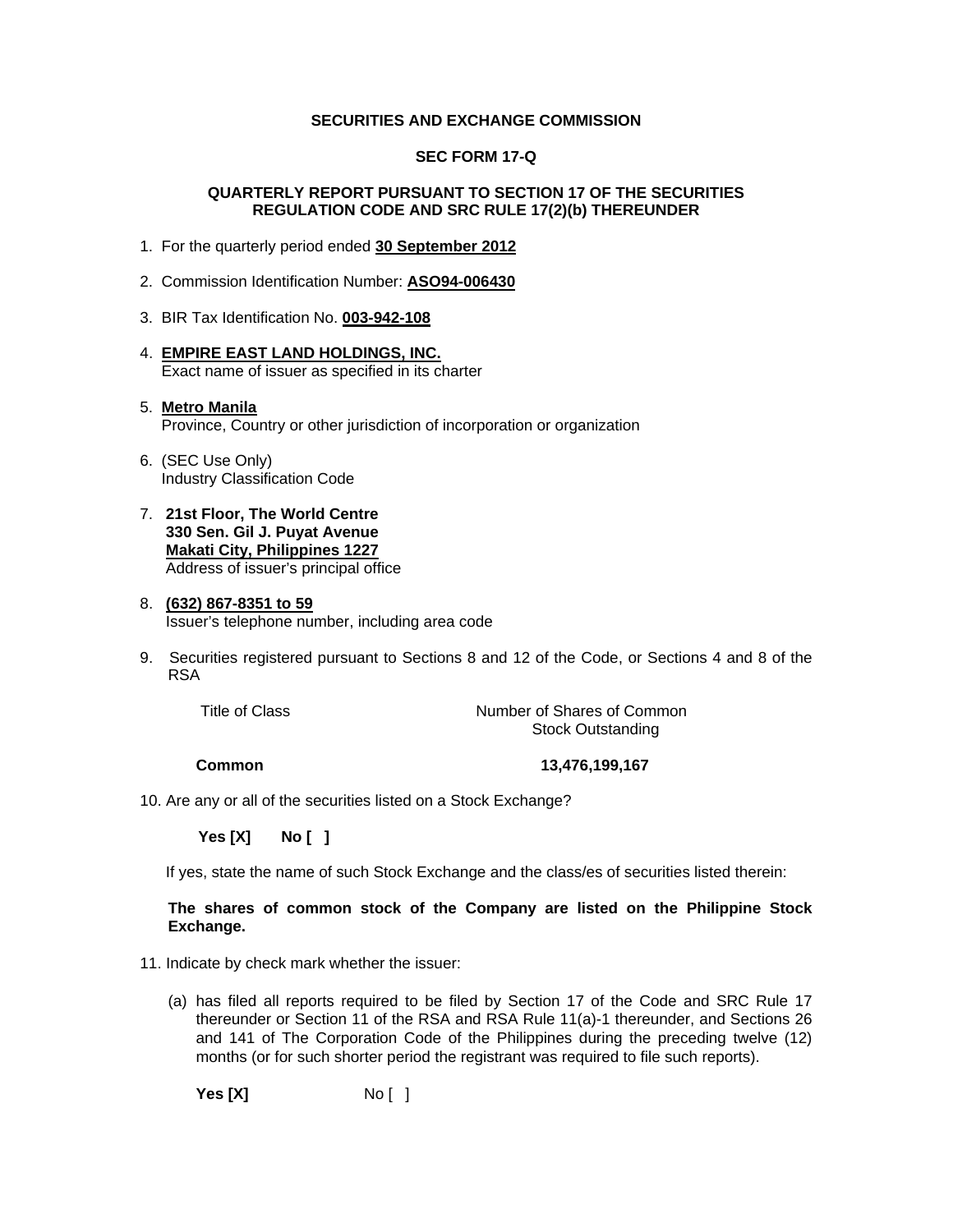(b) has been subject to such filing requirements for the past ninety (90) days.

**Yes [X]** No [ ]

#### **PART I - FINANCIAL INFORMATION**

Item 1. Financial Statements

Interim financial statements are attached as Exhibits 1 to 6 hereof and incorporated herein by reference:

- Exhibit 1 Consolidated Statements of Financial Position as of December 31, 2011 and September 30, 2012
- Exhibit 2 Consolidated Statements of Comprehensive Income as of September 30, 2011 and September 30, 2012
- Exhibit 3 Comparative Statements of Changes in Equity as of September 30, 2011 and September 30, 2012
- Exhibit 4 Comparative Consolidated Statements of Cash Flows as of September 30, 2011 and September 30, 2012
- Exhibit 5 Notes to Financial Statements
- Exhibit 6 Aging of Accounts Receivable as of September 30, 2012

Item 2. Management's Discussion and Analysis of Financial Condition and Results of Operations

Please refer to Exhibit 7 hereof.

Item 3. Schedule of Financial Soundness Indicators

Please refer to Exhibit 8 hereof.

#### **PART II – OTHER INFORMATION**

The Company is not in possession of information which has not been previously reported in a report on SEC Form 17-C and with respect to which a report on SEC Form 17-C is required to be filed.

#### **SIGNATURE**

Pursuant to the requirements of the Securities Regulation Code, the issuer has duly caused this report to be signed on its behalf by the undersigned thereunto duly authorized.

#### **EMPIRE EAST LAND HOLDINGS, INC.**

*<u>Issuer</u> Issuer Issuer* 

 $310$ uy

**By: By:** 

 **EVELYN G. CACHO**  Vice President for Finance (Principal Financial Officer) and Duly Authorized Officer November 13, 2012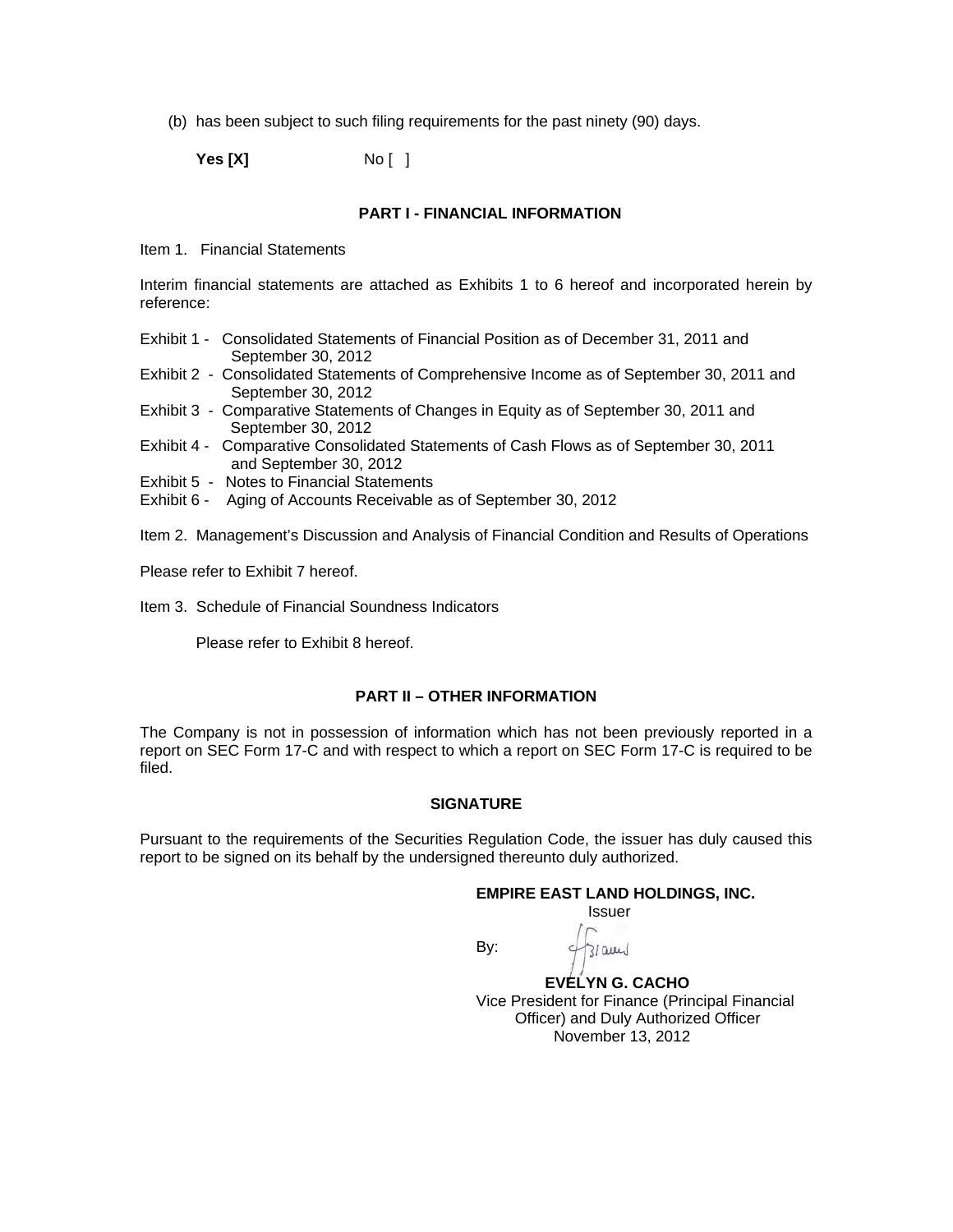### **EXHIBIT 1**

### **EMPIRE EAST LAND HOLDINGS, INC. AND SUBSIDIARIES CONSOLIDATED STATEMENTS OF FINANCIAL POSITION**

|                                                       | (In Thousands) |                        |           |            |
|-------------------------------------------------------|----------------|------------------------|-----------|------------|
|                                                       |                | Unaudited<br>30-Sep-12 |           | Audited    |
|                                                       |                |                        |           | 31-Dec-11  |
| <u>ASSETS</u>                                         |                |                        |           |            |
| <b>CURRENT ASSETS</b>                                 |                |                        |           |            |
| Cash and cash equivalents                             | $\mathbf P$    | 1,110,402              | ${\bf P}$ | 827,666    |
| Trade and other receivables - net                     |                | 2,649,581              |           | 2,226,231  |
| Residential and condominium units for sale            |                | 10,551,476             |           | 9,456,554  |
| Property development costs                            |                | 2,432,227              |           | 2,423,789  |
| Advances to related parties                           |                | 1,653,715              |           | 1,631,182  |
| Financial assets at fair value through profit or loss |                | 3,688                  |           | 5,803      |
| Prepayments                                           |                | 173,846                |           | 139,226    |
| Other current assets                                  |                | 551,071                |           | 356,945    |
| <b>Total Current Assets</b>                           |                | 19,126,006             |           | 17,067,397 |
| <b>NON-CURRENT ASSETS</b>                             |                |                        |           |            |
| Trade and other receivables - net                     |                | 2,022,912              |           | 1,835,564  |
| Advances to landowners and joint ventures             |                | 833,116                |           | 940,216    |
| Available-for-sale financial assets                   |                | 2,022,720              |           | 1,652,746  |
| Land for future development                           |                | 3,318,995              |           | 3,111,506  |
| Investment in associates                              |                | 654,543                |           | 592,415    |
| Investment property - net                             |                | 221,018                |           | 233,622    |
| Property and equipment - net                          |                | 171,046                |           | 176,529    |
| Other non-current assets                              |                | 100,417                |           | 100,898    |
| <b>Total Non-current Assets</b>                       |                | 9,344,767              |           | 8,643,496  |
| <b>TOTAL ASSETS</b>                                   | P              | 28,470,773             | Ρ         | 25,710,893 |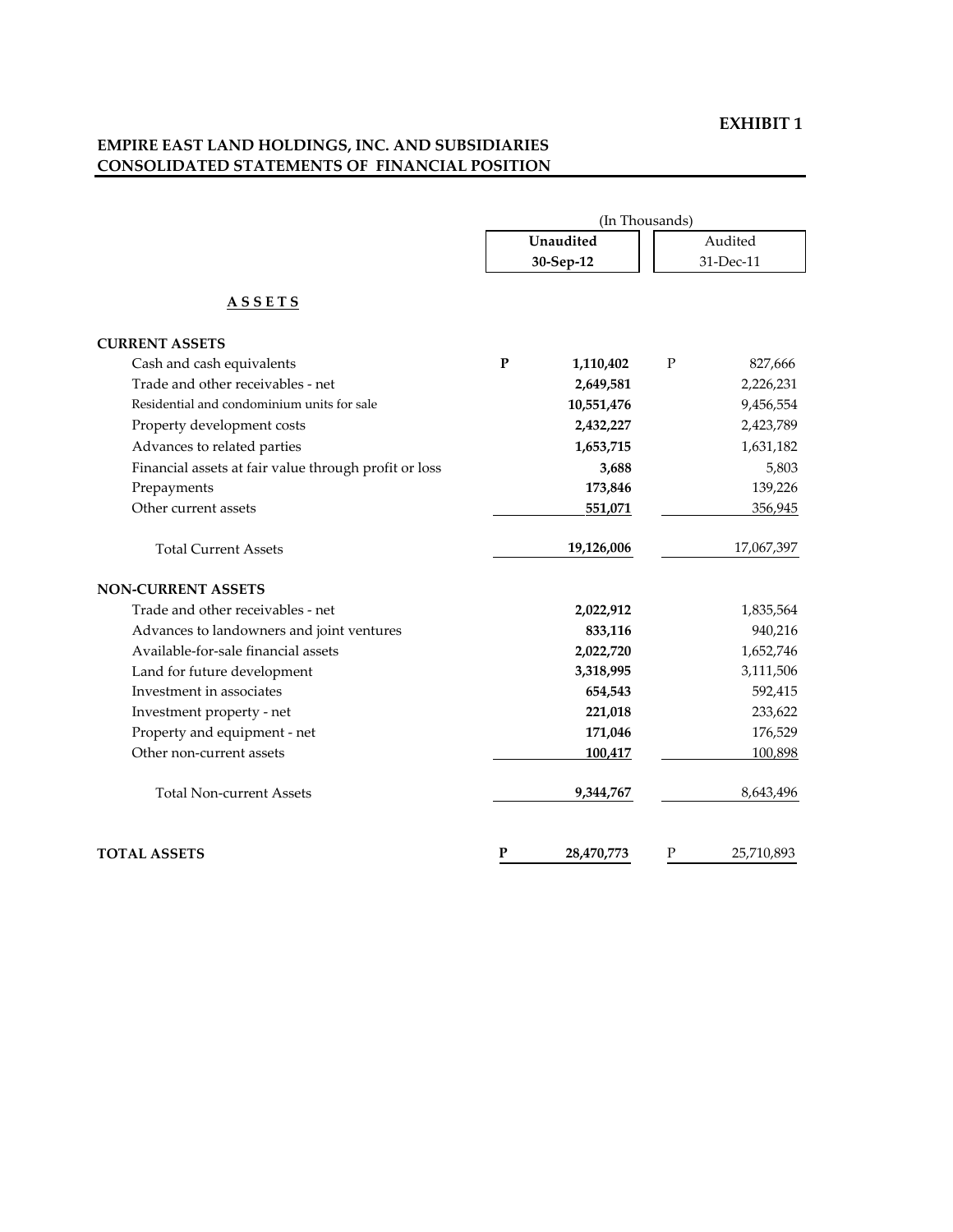### **LIABILITIES AND EQUITY**

| <b>CURRENT LIABILITIES</b>                           |              |            |   |            |
|------------------------------------------------------|--------------|------------|---|------------|
| Interest-bearing loans and borrowings                | ${\bf P}$    | 151,491    | P | 221,870    |
| Trade and other payables                             |              | 426,320    |   | 321,220    |
| Income tax payable                                   |              | 118        |   | 7,020      |
| Deferred gross profit on real estate sales           |              | 71,857     |   | 47,370     |
| Customers' deposits                                  |              | 2,714,918  |   | 2,345,830  |
| Advances from related parties                        |              | 1,614,230  |   | 901,155    |
| Reserve for property development                     |              | 180,920    |   | 200,023    |
| Other current liabilities                            |              | 194,747    |   | 148,624    |
| <b>Total Current Liabilities</b>                     |              | 5,354,601  |   | 4,193,112  |
| <b>NON-CURRENT LIABILITIES</b>                       |              |            |   |            |
| Interest-bearing loans and borrowings                |              | 267,832    |   | 417,377    |
| Reserve for property development                     |              | 908,083    |   | 654,934    |
| Deferred tax liabilities                             |              | 1,116,265  |   | 1,094,340  |
| Deferred gross profit on real estate sales           |              | 277,363    |   | 204,314    |
| Retirement benefit obligation                        |              | 90,462     |   | 91,390     |
| <b>Total Non-current Liabilities</b>                 |              | 2,660,005  |   | 2,462,355  |
| <b>Total Liabilities</b>                             |              | 8,014,606  |   | 6,655,467  |
| <b>EQUITY</b>                                        |              |            |   |            |
| Equity attributable to parent company's shareholders |              | 19,709,848 |   | 18,201,813 |
| Minority interest                                    |              | 746,319    |   | 853,613    |
| <b>Total Equity</b>                                  |              | 20,456,167 |   | 19,055,426 |
| <b>TOTAL LIABILITIES AND EQUITY</b>                  | $\mathbf{P}$ | 28,470,773 | P | 25,710,893 |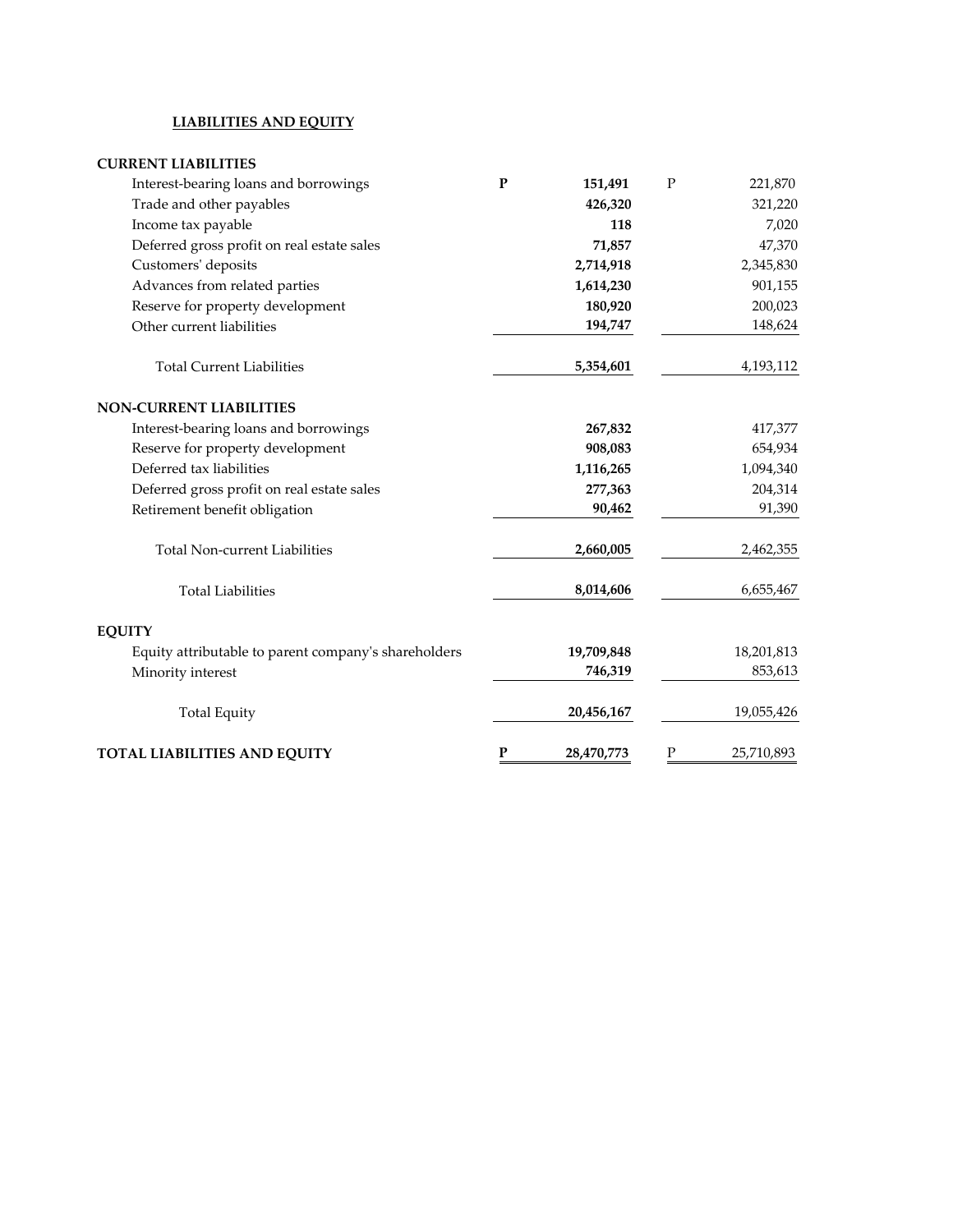### **EMPIRE EAST LAND HOLDINGS, INC. AND SUBSIDIARIES CONSOLIDATED STATEMENTS OF COMPREHENSIVE INCOME**

|                                                               |                     |                   | (In Thousands)      |             |  |  |
|---------------------------------------------------------------|---------------------|-------------------|---------------------|-------------|--|--|
|                                                               | Unaudited           |                   | Unaudited           |             |  |  |
|                                                               | <b>July to Sept</b> | Jan-Sept          | <b>July to Sept</b> | Jan to Sept |  |  |
|                                                               | 2012                | 2012              | 2011                | 2011        |  |  |
|                                                               |                     |                   |                     |             |  |  |
| <b>REVENUES</b>                                               |                     |                   |                     |             |  |  |
| Real estate sales                                             | 291,388             | 1,003,698         | 225,123             | 695,284     |  |  |
| Realized gross profit on prior years' sales<br>Finance income | 9,664               | 15,900<br>299,123 | 23,107              | 69,840      |  |  |
| Commissions & other income                                    | 85,535              |                   | 82,616              | 274,147     |  |  |
|                                                               | 190,480             | 413,625           | 134,033             | 380,320     |  |  |
|                                                               | 577,067             | 1,732,346         | 464,879             | 1,419,591   |  |  |
| <b>COSTS &amp; EXPENSES</b>                                   |                     |                   |                     |             |  |  |
| Cost of real estate sales                                     | 194,041             | 692,739           | 163,231             | 494,761     |  |  |
| Deferred gross profit on current year's sales                 | 28,746              | 113,436           | 42,134              | 107,116     |  |  |
| <b>Finance costs</b>                                          | 30,735              | 76,673            | 33,362              | 73,383      |  |  |
| <b>Operating expenses</b>                                     | 299,875             | 734,172           | 196,684             | 628,760     |  |  |
| Tax expense                                                   | (5, 173)            | 26,026            | 460                 | 32,504      |  |  |
|                                                               | 548,224             | 1,643,046         | 435,871             | 1,336,524   |  |  |
| <b>NET PROFIT</b>                                             | 28,843              | 89,300            | 29,008              | 83,067      |  |  |
| OTHER COMPREHENSIVE INCOME (LOSS)                             |                     |                   |                     |             |  |  |
| Fair value gains (losses) on available-for-sale               |                     |                   |                     |             |  |  |
| financial assets                                              | 553,568             | 756,194           | 258,662)            | 543,671)    |  |  |
| TOTAL COMPREHENSIVE INCOME (LOSS)                             | 582,411             | 845,494           | 229,654)            | 460,604)    |  |  |
| Net profit attributable to:                                   |                     |                   |                     |             |  |  |
| Parent company's shareholders                                 | 27,841              | 94,131            | 27,920              | 76,433      |  |  |
| <b>Minority</b> interest                                      | 1,002               | 4,831)            | 1,088               | 6,634       |  |  |
|                                                               | 28,843              | 89,300            | 29,008              | 83,067      |  |  |
|                                                               |                     |                   |                     |             |  |  |
| Total comprehensive income (loss) attributable to:            |                     |                   |                     |             |  |  |
| Parent company's shareholders                                 | 583,122             | 834,035           | (211, 601)          | (414, 328)  |  |  |
| Non-controlling interest                                      | (711)               | 11,459            | (18,053)            | (46,276)    |  |  |
|                                                               | 582,411             | 845,494           | (229, 654)          | (460, 604)  |  |  |
| <b>Earnings Per Share</b>                                     |                     |                   |                     |             |  |  |
| <b>Basic</b>                                                  |                     | 0.0088            |                     | 0.0073      |  |  |
| Diluted                                                       |                     | 0.0088            |                     | 0.0071      |  |  |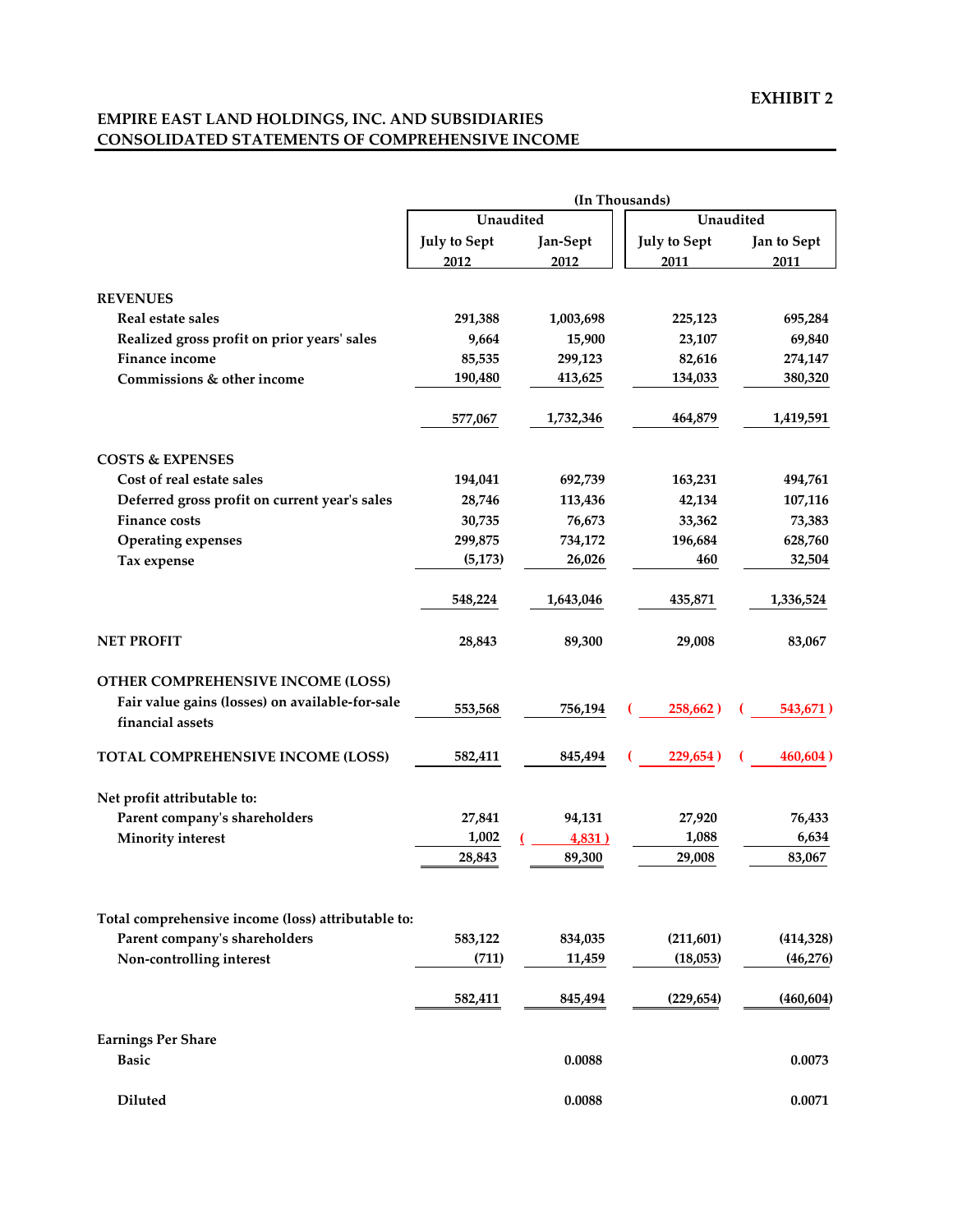### **EMPIRE EAST LAND HOLDINGS, INC. AND SUBSIDIARIES COMPARATIVE STATEMENTS OF CHANGES IN EQUITY**

|                                             | (In Thousands) |   |             |           |             |             |
|---------------------------------------------|----------------|---|-------------|-----------|-------------|-------------|
|                                             | Unaudited      |   |             | Unaudited |             |             |
|                                             |                |   | 30-Sep-2012 |           |             | 30-Sep-2011 |
| <b>CAPITAL STOCK</b>                        |                | P | 10,908,215  |           | $\mathbf P$ | 10,908,215  |
| <b>ADDITIONAL PAID-IN CAPITAL</b>           |                |   | 4,281,565   |           |             | 4,281,565   |
| DEPOSIT FOR FUTURE STOCK SUBSCRIPTION       |                |   | 674,000     |           |             |             |
| <b>TREASURY SHARES</b>                      |                |   | (116, 234)  |           |             | (116, 234)  |
| <b>REVALUATION RESERVES</b>                 |                |   |             |           |             |             |
| Balance at beginning of year                | 473,951        |   |             | 826,334   |             |             |
| Net Unrealized fair value gains (losses) on |                |   |             |           |             |             |
| available-for-sale financial assets         | 739,904        |   |             | (490,760) |             |             |
| Balance at end of period                    |                |   | 1,213,855   |           |             | 335,574     |
| <b>RETAINED EARNINGS</b>                    |                |   | 2,748,447   |           |             | 2,551,365   |
| <b>MINORITY INTEREST</b>                    |                |   | 746,319     |           |             | 851,520     |
| <b>TOTAL EQUITY</b>                         |                | P | 20,456,167  |           | P           | 18,812,005  |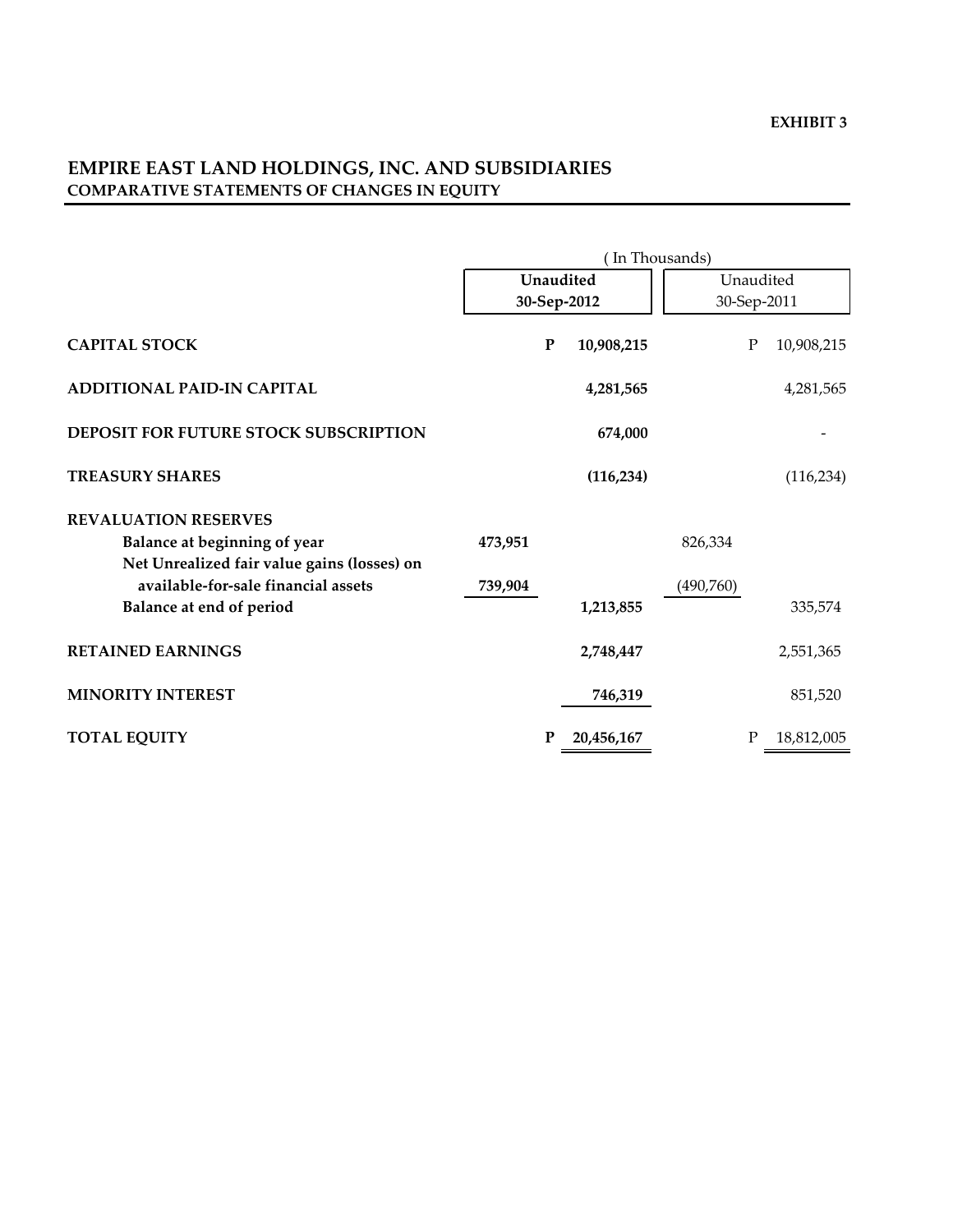### **EXHIBIT 4**

### **EMPIRE EAST LAND HOLDINGS, INC. & SUBSIDIARIES COMPARATIVE CONSOLIDATED STATEMENTS OF CASH FLOWS**

|                                                                                                  | (In Thousands) |            |  |
|--------------------------------------------------------------------------------------------------|----------------|------------|--|
|                                                                                                  | Unaudited      | Unaudited  |  |
|                                                                                                  | 30-Sep-12      | 30-Sep-11  |  |
| <b>CASH FLOWS FROM OPERATING ACTIVITIES</b>                                                      |                |            |  |
| Income before tax                                                                                | 115,326        | 115,571    |  |
| Adjustments for:                                                                                 |                |            |  |
| Depreciation and amortization                                                                    | 28,908         | 24,141     |  |
| Finance costs                                                                                    | 76,673         | 73,383     |  |
| Interest & other income                                                                          | (361, 252)     | (331, 855) |  |
| Operating income before working capital changes<br>Net Changes in Operating Assets & Liabilities | (140, 345)     | (118,760)  |  |
| Increase (decrease) in current & non-current assets                                              | (1,881,465)    | 562,135    |  |
| Increase (decrease) in current & other non-current liabilities                                   | 1,220,925      | (768, 116) |  |
| Increase (decrease) in reserve for property development                                          | 234,046        | (294, 857) |  |
| Cash used in operations                                                                          | (566, 839)     | (619, 598) |  |
| Interest paid                                                                                    | (41,559)       | (73, 292)  |  |
| Cash paid for income taxes                                                                       | (35, 445)      | (23, 135)  |  |
| Net Cash Used in Operating Activities                                                            | (643, 843)     | (716, 025) |  |
| <b>CASH FLOWS FROM INVESTING ACTIVITIES</b>                                                      | 472,504        | 234,453    |  |
| <b>CASH FLOWS FROM FINANCING ACTIVITIES</b>                                                      | 454,075        | (282,097)  |  |
| <b>NET INCREASE IN CASH AND</b>                                                                  |                |            |  |
| <b>CASH EQUIVALENTS</b>                                                                          | 282,736        | (763, 669) |  |
| <b>CASH AND CASH EQUIVALENTS</b>                                                                 |                |            |  |
| <b>AT BEGINNING OF PERIOD</b>                                                                    | 827,666        | 1,491,611  |  |
| <b>CASH AND CASH EQUIVALENTS</b>                                                                 |                |            |  |
| <b>AT END OF PERIOD</b>                                                                          | 1,110,402      | 727,942    |  |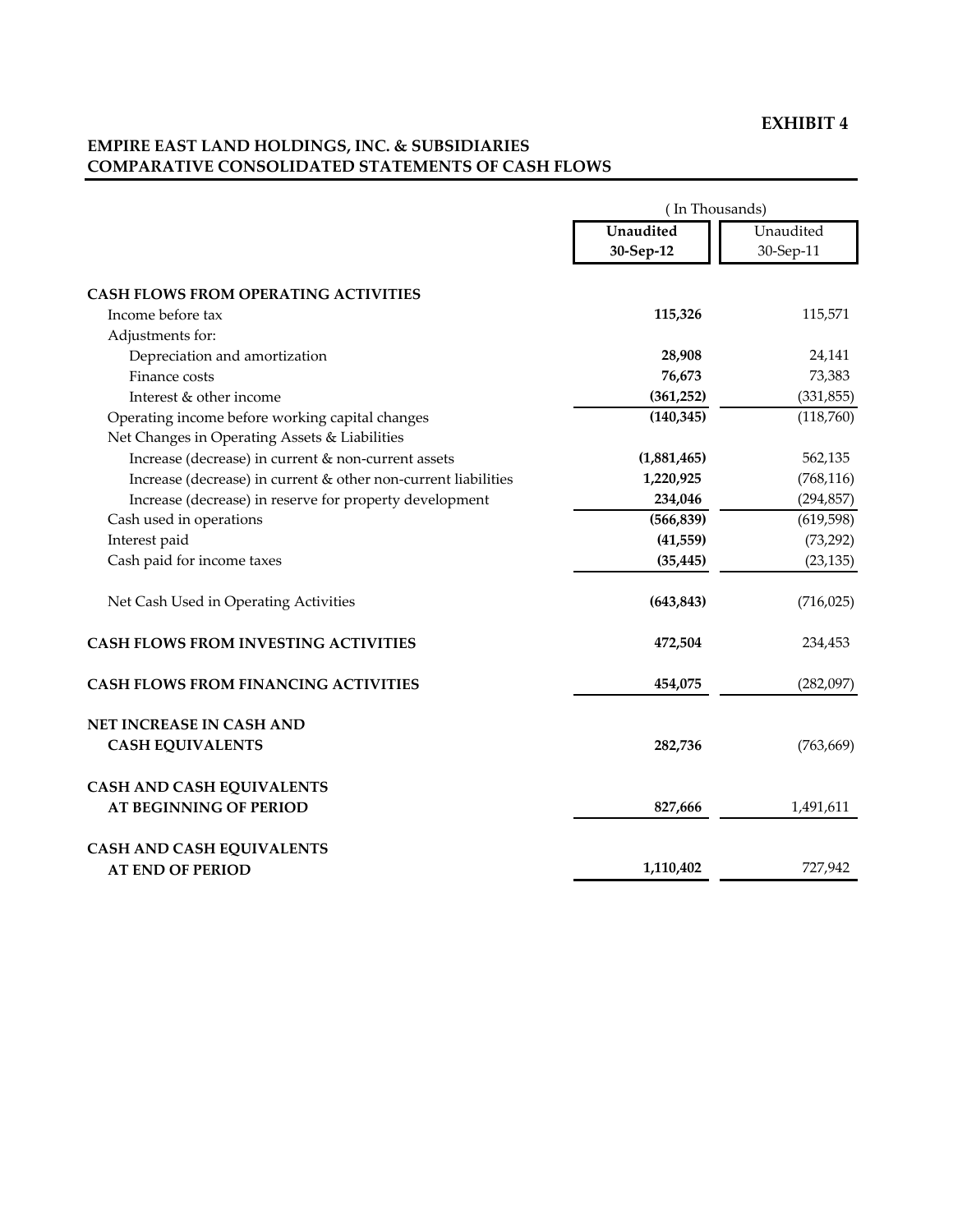### **EXHIBIT 5**

### **EMPIRE EAST LAND HOLDINGS, INC.**

NOTES TO FINANCIAL STATEMENTS

- 1) The financial statements have been prepared in accordance with Philippine Financial Reporting Standards (PFRS). The accounting policies and method of computation have been consistently followed by the Company (and its subsidiaries) and are consistent with those used in the most recent annual audited financial statements.
- 2) Cash and cash equivalents account is composed of cash on hand/in banks amounting to P220.3 million and short-term placements of P890.1 million.
- 3) Current Trade and Other Receivables account of P2.6 billion mostly includes receivables from sales transactions. The P2 billion non-current portion of Trade and Other Receivables are those amounts which are not expected to be realized/collected within the one-year period.
- 4) Property Development Cost and Residential and Condominium Units for Sale accounts amounting to P2.4 billion and P10.6 billion respectively, pertain to land development & construction costs of various projects.
- 5) Investment in and Advances to Associates and Related Parties and Advances to Landowners and Joint Venture accounts totaling P3.1 billion pertain to property acquisition, joint venture and other business related transactions.
- 6) Financial assets at Fair Value Through Profit or Loss (FVTPL) and Available-for-sale Financial Assets accounts totaling P2 billion pertain to investments in equity securities of subsidiaries.
- 7) Land for Future Development account of P3.3 billion, which is net of the amount transferred to Property Development Cost account, refers to the properties acquired by the company. Most properties, which are specifically located in Metro Manila and Calabarzon areas, are intended for immediate and future development. This account also includes other expenses related to acquisition.
- 8) Investment Property account of P221 million pertains to land and building and office/commercial units for lease, and certain lots held for capital appreciation. This account is presented in the interim financial statements net of depreciation.
- 9) Property and Equipment account of P171 million is composed of fixed assets that are being depreciated over its estimated useful lives using a straight-line method. This account is presented in the interim financial statements net of depreciation.
- 10) Interest-bearing loans and borrowings account with a balance of P419.3 million mostly includes loans obtained from commercial banks/financial institution and trade receivables discounted with recourse.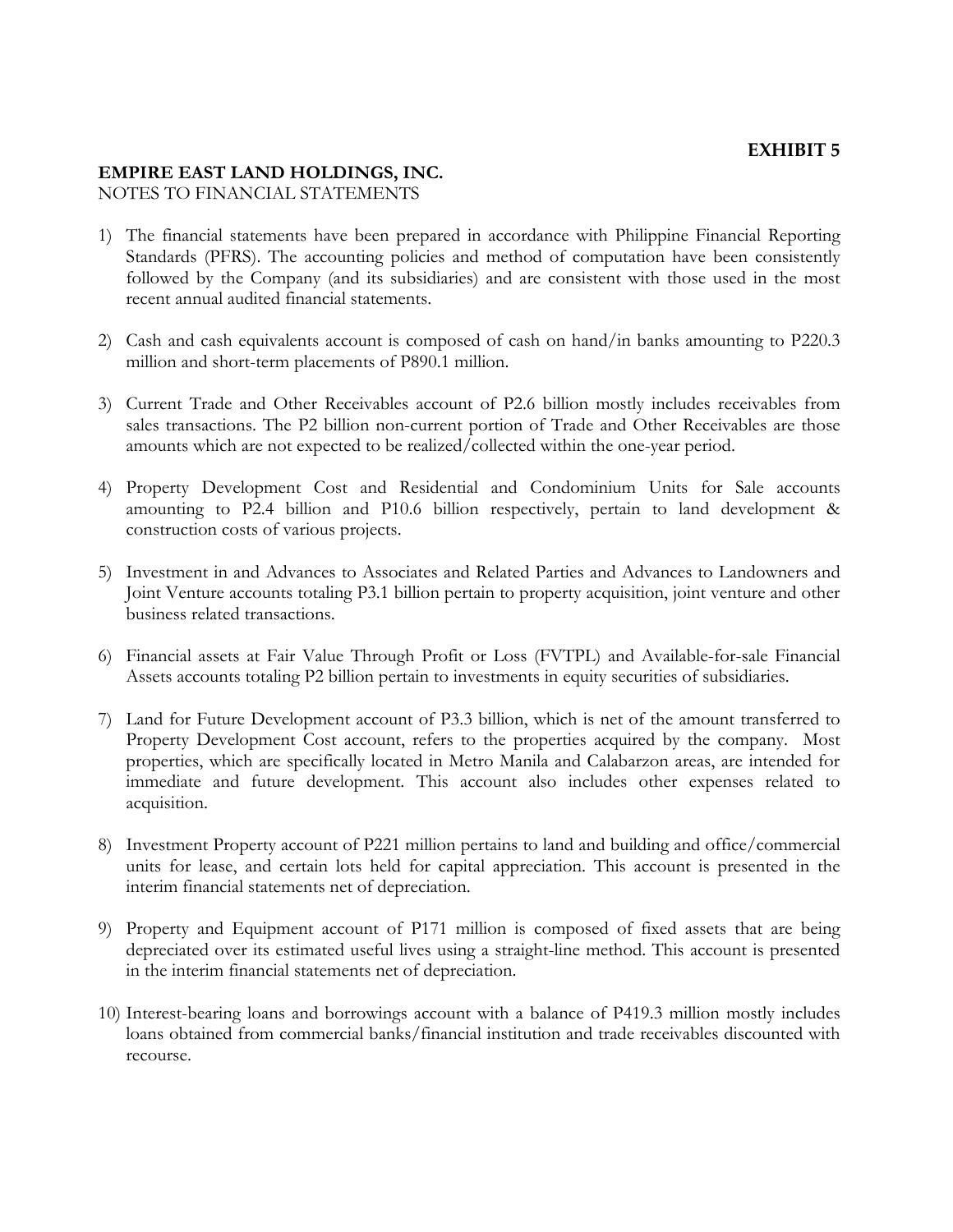- 11) Current Liabilities account is composed of current portion of deferred gross profit amounting to P71.9 million, customers' deposits/advances of P2.7 billion and other payables/accruals amounting to P2.2 billion. Other non-current liabilities include non-current portion of deferred tax, unearned revenue and other payables totaling to P1.5 billion.
- 12) Reserve for Property Development of P1.1 billion pertains to the remaining costs needed to complete the development/construction of the sold units.
- 13) Increase in Equity by P1.4 million is the net effect of nine-months net profit, the fair value gains/revaluation of marketable equity securities and deposit for future stock subscription.
- 14) Series B Preferred shares of 285,723,080 were converted to Common shares at the conversion price of P1.00 per share.
- 15) Revenues include the following real estate sales of P1.0 billion, realized gross profit from previous years' sale of P15.9 million, interest income of P299.1 million derived mostly from buyers in-house financing, and commissions and other income totaling to P413.6 million.
- 16) There were no changes in estimates of amounts reported in prior interim periods or prior financial years that have material effect in the current interim period.
- 17) There were no material contingencies and any other events/transactions that have material impact on the current interim period.
- 18) There were no seasonal aspects that had a material effect on the financial condition or results of operations of the group.
- 19) There were no issuances, repurchases, and repayments of debt and equity securities on the current interim period.
- 20) The Company's operating businesses are organized and managed separately according to the products and services provided, with each segment representing a strategic business unit that offers different products and serves different markets. The Company is engaged in the development and marketing of affordable and mass housing projects either in the form of condominium communities or house and lot packages, and to a limited extent, commercial and office space and mixed-use complexes. It classifies its projects into high-rise and horizontal. High-rise projects refer to condominiums and other medium scale properties which cater to middle-income market while the horizontal projects refer to house and lot packages and subdivision lots which are intended both for low and middle-income market.

The tables in the succeeding pages present the revenue and profit information regarding industry segments in the quarters ended September 30, 2012 and 2011 and certain asset and liability information regarding industry segments as of September 30, 2012 and December 31, 2011.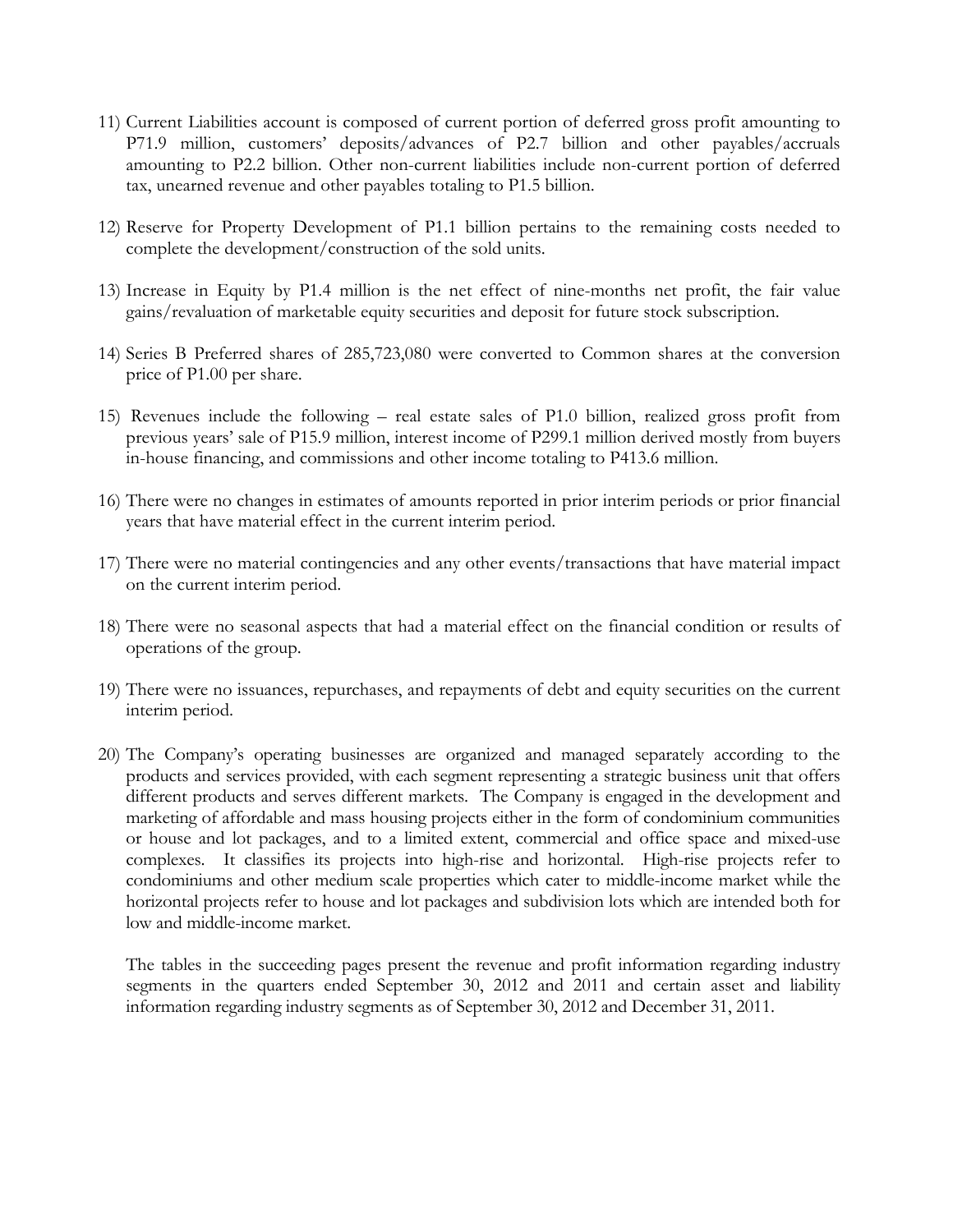## **September 30, 2012**

|                                                          | <b>High-Rise</b><br>Projects |              | Horizontal<br>Projects |              | Corporate<br>and Others  |              | Total                      |
|----------------------------------------------------------|------------------------------|--------------|------------------------|--------------|--------------------------|--------------|----------------------------|
| <b>TOTAL REVENUES</b>                                    |                              |              |                        |              |                          |              |                            |
| Sales to external<br>customers                           | $\mathbf{P}$<br>809,850,691  | Р            | 193,847,601            | Р            | 351,495,190              | Р            | 1,355,193.482              |
| <b>RESULTS</b>                                           |                              |              |                        |              |                          |              |                            |
| Segment results                                          | P<br>185,029,637             | P            | 28,393,499             | $\mathbf{P}$ | 650,618,373              | P            | 864,041,509                |
| Unallocated expenses                                     |                              |              |                        |              | 734,171,778)             |              | 734,171,778)               |
| Operating profit                                         |                              |              |                        |              |                          |              | 129,869,731                |
| Equity in net earnings of subsidiaries<br>Finance costs  |                              |              |                        |              | 62,128,547               |              | 62,128,547                 |
| Profit before tax                                        |                              |              |                        |              | 76,673,261)              |              | 76,673,261)<br>115,325,017 |
| Tax expense                                              |                              |              |                        |              | 26,025,524)              |              | 26,025,524)                |
| Profit before minority interest                          |                              |              |                        |              |                          |              | 89,299,493                 |
| Non-controlling interest - share in net profit           |                              |              |                        |              |                          |              | 4,831,282                  |
| Net profit attributable to parent company's shareholders |                              |              |                        |              |                          | Ρ            | 94,130,775                 |
| <b>ASSETS AND</b><br><b>LIABILITIES</b>                  |                              |              |                        |              |                          |              |                            |
| Segment assets                                           | 11,614,016,577<br>P          | $\mathbf{P}$ | 4,360,597,556          | $\, {\bf p}$ | 171,835,720              | P            | 16, 146, 449, 853          |
| Investment in associates                                 |                              |              |                        |              | 654, 543, 258            |              | 654, 543, 258              |
| Unallocated assets                                       |                              |              |                        |              | 11,669,779,282           |              | 11,669,779,282             |
| Total assets                                             | 11,614,016,577               | P            | 4,360,597,556          |              | 12,496,158,260           |              | 28,470,772,393             |
| Segment liabilities                                      | ${\bf P}$<br>806,638,647     | $\mathbf P$  | 631,584,326            | $\, {\bf P}$ |                          | $\mathbf{P}$ | 1,438,222,973              |
| Unallocated liabilities                                  |                              |              |                        |              | 6,576,382,449            |              | 6,576,382,449              |
| <b>Total</b> liabilities                                 | P<br>806,638,647             | Ρ            | 631,584,326            | Р            | 6,576,382,449            | P            | 8,014,605,422              |
| <b>OTHER SEGMENT</b>                                     |                              |              |                        |              |                          |              |                            |
| <b>INFORMATION:</b>                                      |                              |              |                        |              |                          |              |                            |
| Capital expenditures<br>Depreciation and amortization    |                              |              |                        | P            | 10,816,266<br>28,907,743 | P            | 10,816,266<br>28,907,743   |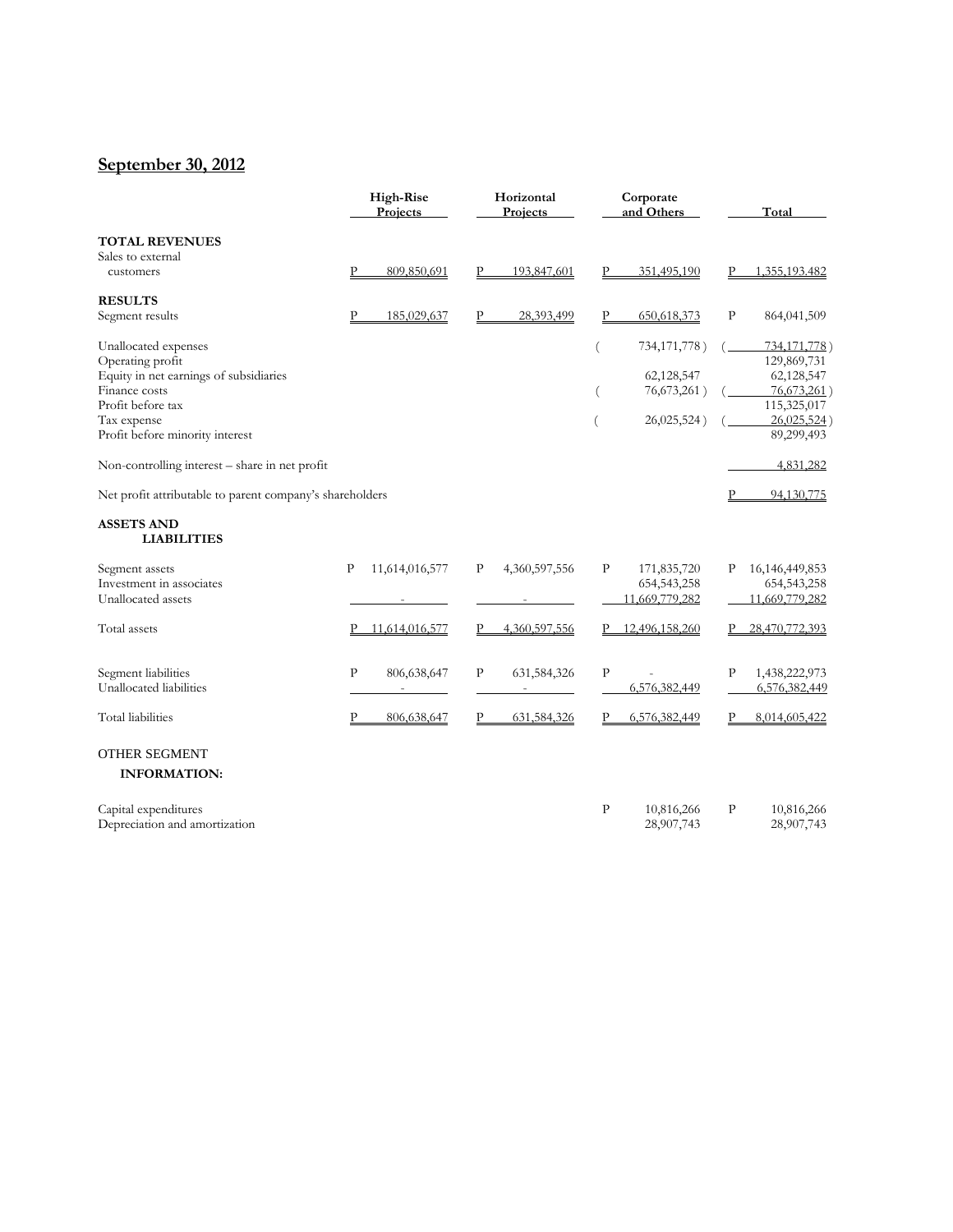## **September 30, 2011**

|                                                          | <b>High-Rise</b><br>Projects | Horizontal<br>Projects | Corporate<br>and Others       | Total                         |
|----------------------------------------------------------|------------------------------|------------------------|-------------------------------|-------------------------------|
| <b>TOTAL REVENUES</b>                                    |                              |                        |                               |                               |
| Sales to external                                        |                              |                        |                               |                               |
| customers                                                | 501,556,872<br>P             | 193,726,657<br>P       | 367,006,791<br>P              | P<br>1,062,290.320            |
| <b>RESULTS</b>                                           |                              |                        |                               |                               |
| Segment results                                          | Р<br>90,160,645              | P<br>73,085,945        | $\mathbf{P}$<br>641, 153, 574 | $\, {\bf P}$<br>804,400,164   |
| Unallocated expenses                                     |                              |                        | 628,759,418)                  | $628,759,418$ )               |
| Operating profit                                         |                              |                        |                               | 175,640,746                   |
| Equity in net earnings of subsidiaries                   |                              |                        | 13,313,931                    | 13,313,931                    |
| Finance costs                                            |                              |                        | 73,383,326)                   | 73,383,326)                   |
| Profit before tax                                        |                              |                        |                               | 115,571,351                   |
| Tax expense                                              |                              |                        | 32,503,858)                   | 32,503,858)                   |
| Profit before minority interest                          |                              |                        |                               | 83,067,493                    |
| Non-controlling interest - share in net profit           |                              |                        |                               | 6,634,390                     |
| Net profit attributable to parent company's shareholders |                              |                        |                               | 76,433,103<br>P               |
| <b>ASSETS AND</b><br><b>LIABILITIES</b>                  |                              |                        |                               |                               |
| Segment assets                                           | 10,279,412,140<br>Ρ          | 4,302,663,515<br>P     | Ρ<br>182,666,557              | 14,764,742,212<br>P           |
| Investment in an associate                               |                              |                        | 592,414,710                   | 592,414,710                   |
| Unallocated assets                                       |                              |                        | 10,353,735,590                | 10,353,735,590                |
| Total assets                                             | 10,279,412,140               | 4,302,663,515          | 11,128,816,857                | 25,710,892,512                |
|                                                          |                              |                        |                               |                               |
| Segment liabilities                                      | P<br>559,130,575             | 547,509,920<br>Ρ       | $\mathbf{P}$                  | $\mathbf{P}$<br>1,106,640,495 |
| Unallocated liabilities                                  |                              |                        | 5,548,826,573                 | 5,548,826,573                 |
| <b>Total</b> liabilities                                 | 559,130,575<br>Р             | 547,509,920<br>P       | 5,548,826,573                 | 6,655,467,068<br>P            |
| <b>OTHER SEGMENT</b>                                     |                              |                        |                               |                               |
| <b>INFORMATION:</b>                                      |                              |                        |                               |                               |
| Capital expenditures                                     |                              |                        | $\mathbf{P}$<br>25,849,730    | $\mathbf{P}$<br>25,849,730    |
| Depreciation and amortization                            |                              |                        | 23,816,401                    | 23,816,401                    |
|                                                          |                              |                        |                               |                               |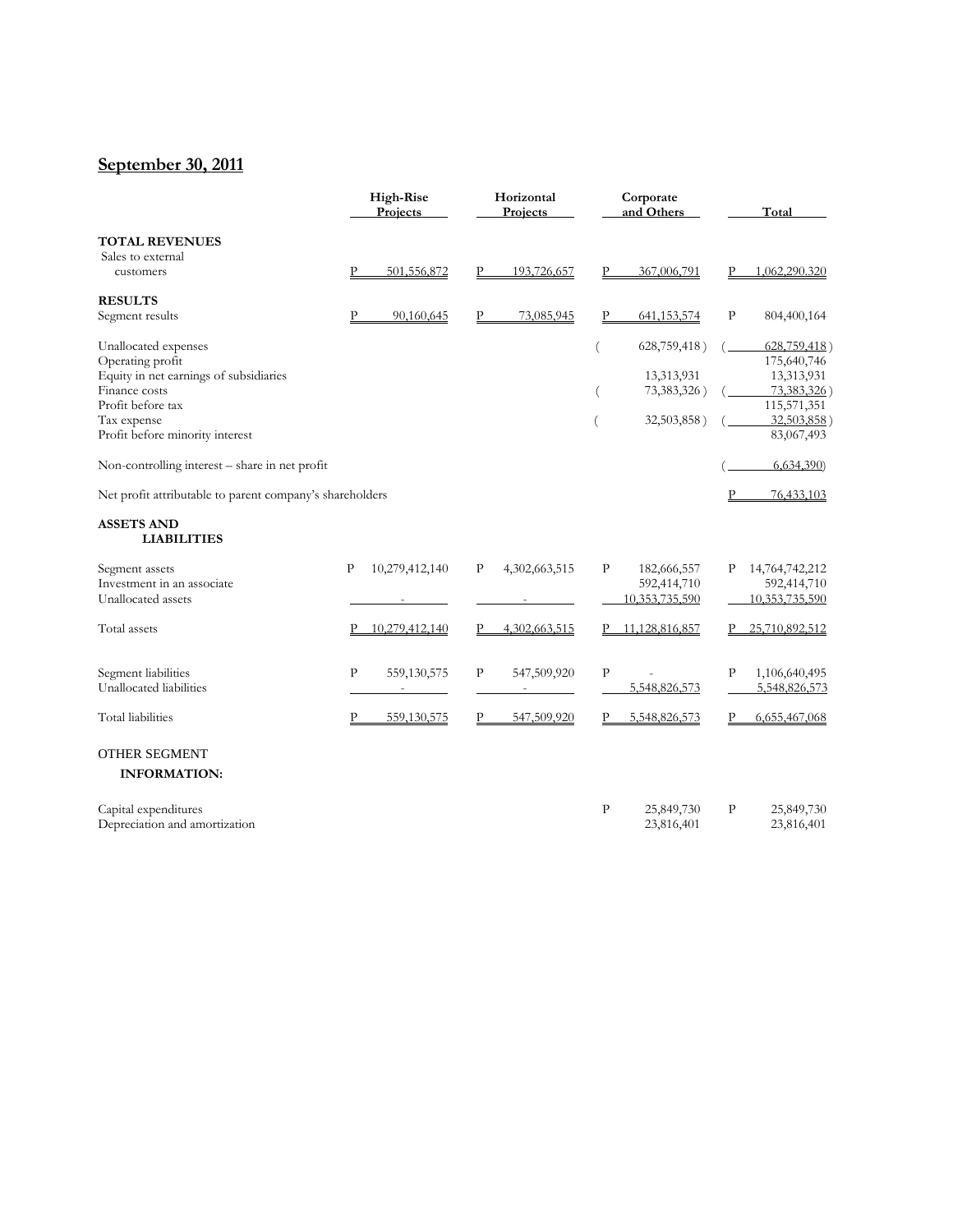#### **EMPIRE EAST LAND HOLDINGS, INC. AND SUBSIDIARIES As of September 30, 2012**

**Amounts in thousands**

#### **1) Aging of Accounts Receivable**

|                                |           | Current     |                          |                          |                          | Above                    | Past due accounts &      |
|--------------------------------|-----------|-------------|--------------------------|--------------------------|--------------------------|--------------------------|--------------------------|
| Type of Receivables            | Total     | Not Yet Due | 1 Month                  | $2-3$ Mos.               | $4-6$ Mos.               | 7 Mos.                   | Items in Litigation      |
|                                |           |             |                          |                          |                          |                          |                          |
|                                |           |             |                          |                          |                          |                          |                          |
| <b>Trade Receivables</b><br>a) | 2,970,875 | 2,965,175   | 4,438                    | 1,040                    | 223                      | $\overline{\phantom{0}}$ | $\overline{\phantom{a}}$ |
|                                |           |             |                          |                          |                          |                          |                          |
|                                |           |             |                          |                          |                          |                          |                          |
| Other Receivables<br>b)        | 1,701,618 | 1,701,618   | $\overline{\phantom{0}}$ | $\overline{\phantom{a}}$ | $\overline{\phantom{0}}$ | $\overline{\phantom{0}}$ | $\overline{\phantom{a}}$ |
|                                |           |             |                          |                          |                          |                          |                          |
| <b>Net Receivables</b>         | 4,672,493 |             |                          |                          |                          |                          |                          |
|                                |           |             |                          |                          |                          |                          |                          |

#### **2) Accounts Receivable Description**

| Type of Receivables<br>Nature/Description |                   | Collection Period                 |                     |
|-------------------------------------------|-------------------|-----------------------------------|---------------------|
|                                           | Trade Receivables | Sale of residential units/lots    | maximum of 15 years |
| b)                                        | Other Receivables | Advances to contractors/suppliers | 1 to 2 years        |

**3) Normal Operating Cycle:** <sup>3</sup> to 15 years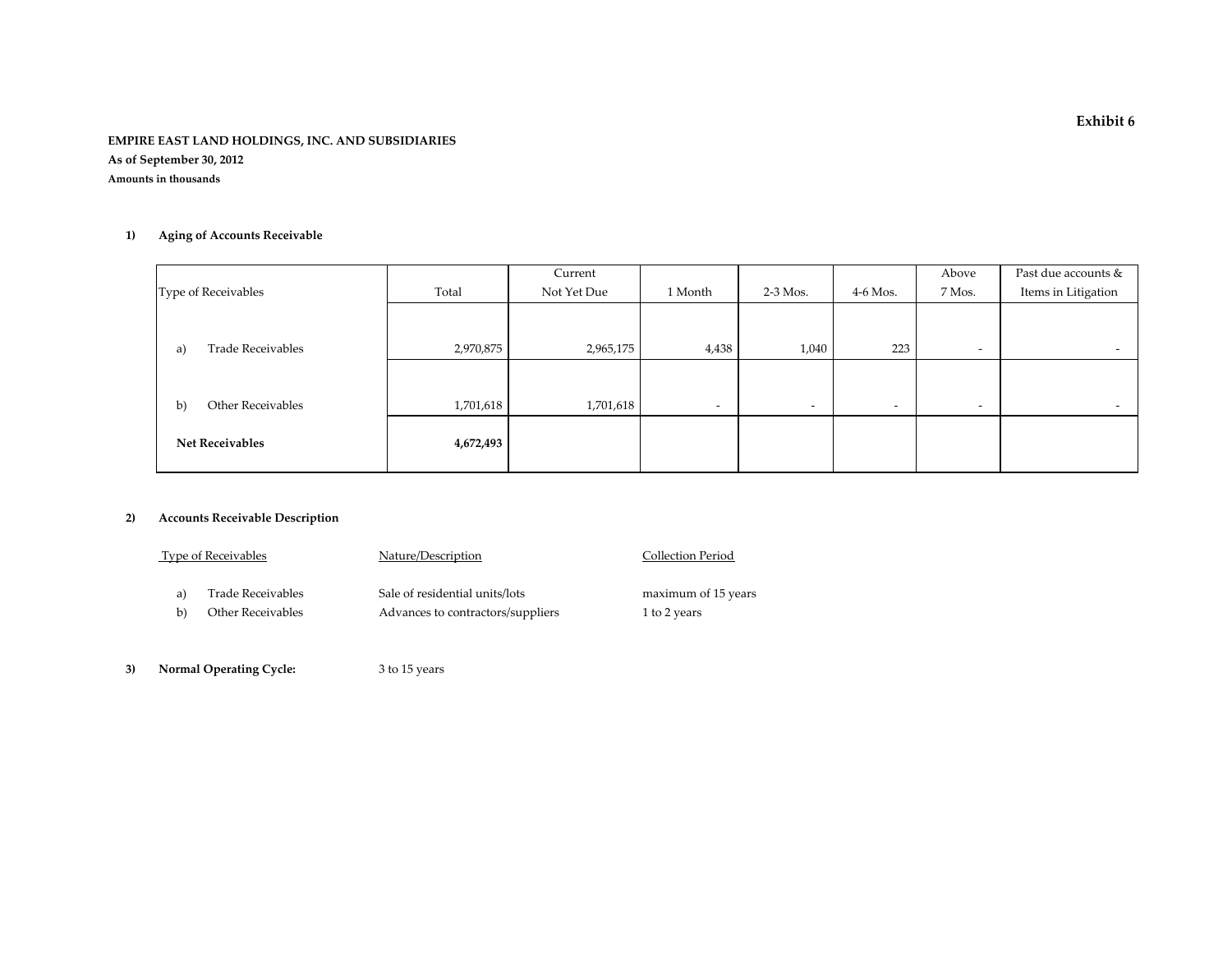#### **EXHIBIT 7**

### **EMPIRE EAST LAND HOLDINGS, INC. MANAGEMENT'S DISCUSSION OF FINANCIAL CONDITION AND RESULTS OF OPERATIONS**

#### **RESULTS OF OPERATION**

#### Review of September 30, 2012 versus September 30, 2011

During the nine-month period, the consolidated net profit amounted to P89.3 million, 8% higher than the previous year's net income of P83 million. Consolidated revenues, composed of real estate sales, finance income, commissions and other revenues posted an increase of 22% from P1.4 billion to P1.7 billion.

#### Real Estate Sales

The Group registered Real Estate Sales of P1 billion for nine months ended September 30, 2012 compared with P695.3 million in 2011. The sales generated were derived from various projects including, California Gardens Square, Greenhills Garden Square, Pioneer Woodlands, The Cambridge Village, San Lorenzo Place, Laguna Bel Air Projects and The Sonoma.

The Cost of Sales amounting to P692.7 million in 2012 and P494.8 million in 2011, as a percentage of Real Estate Sales, was 69% and 71%, respectively. The change was primarily due to the different composition of products sold for each year.

Gross Profit was P311 million during the nine months of 2012 and P200.5 million in 2011, or 31% and 29% of Real Estate Sales, respectively. The gross profit margin varies depending on the product mix and the competitiveness of prices of each product. Realized Gross Profit amounting to P213.4 million and P163.2 million in 2012 and 2011, respectively represents 21% and 23% of Real Estate Sales, respectively.

#### Other Revenues

The finance income amounting to P299.1 million and P274.1 million in 2012 and 2011 respectively, were derived mostly from in-house financing and accounts for 17% and 19% of total revenues. Additional sources of revenue were commissions of a subsidiary, rentals of investment properties and those obtained from other sources. Commission and other income totaling P413.6 million in 2012 and P380.3 million in 2011, represents 24% and 27% of total revenues, respectively.

#### Operating Expenses

Operating Expenses posted an increase from P628.8 million in 2011 to P734.2 million in 2012. Other charges/expenses include Finance Cost of P76.7 million and P73.4 million in 2012 and 2011, respectively.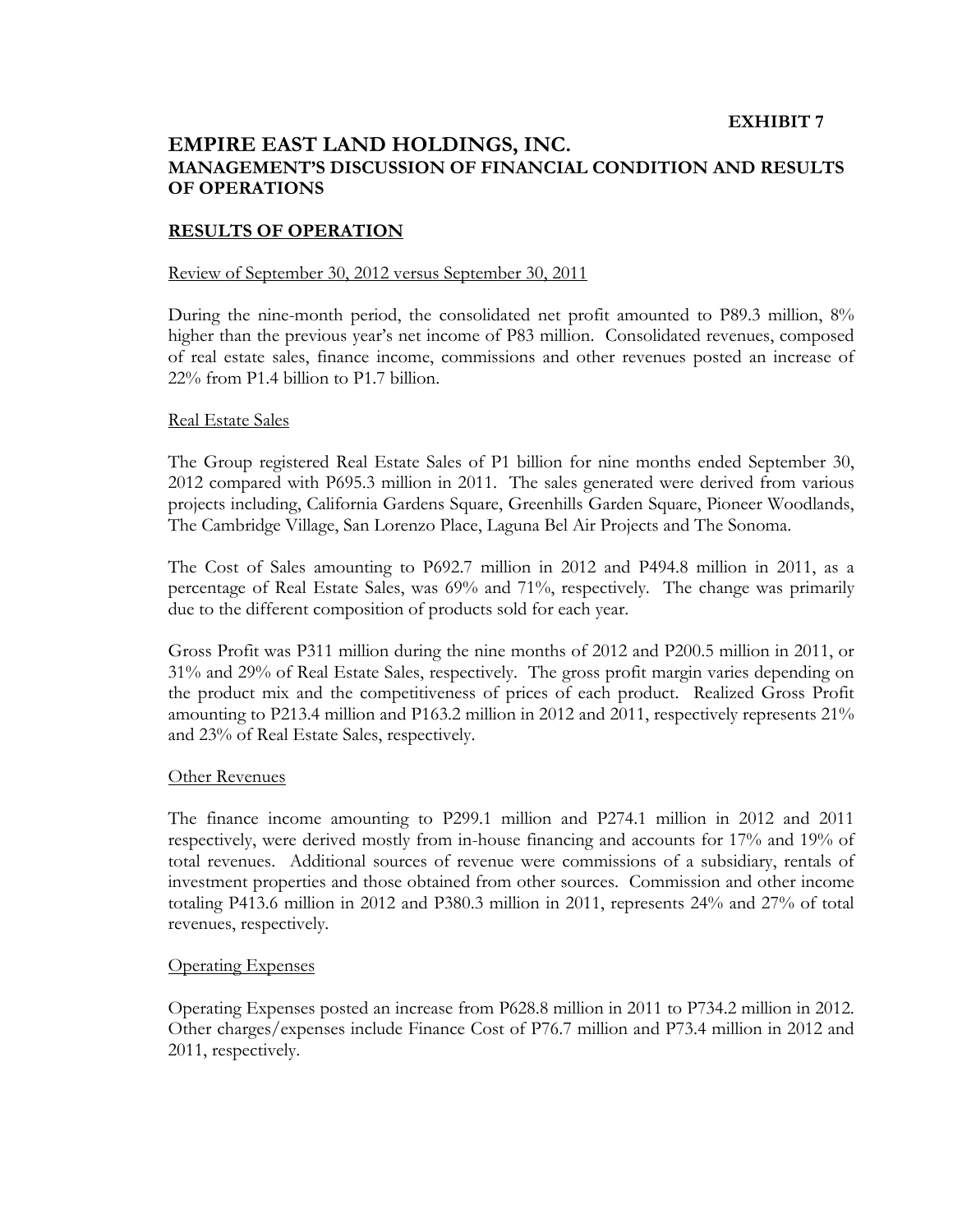### **FINANCIAL CONDITION**

### Review of September 30, 2012 versus December 31, 2011

Total resources of the Group as of September 30, 2012 and December 31, 2011 amounted to P28.5 billion and P25.7 billion respectively. Cash and Cash Equivalents increased from P827.7 million to P1.1 billion. The Group remained liquid with Total Current Assets of P19.1 billion in 2012 and P17.1 billion in 2011, which accounted for 67% and 66% of the Total Assets in 2012 and 2011, while its Total Current Liabilities amounted to P5.4 billion in September 30, 2012 as compared with P4.2 billion in December 31, 2011.

Equity increased from P19.05 billion in the previous year to P20.5 billion as of September 30, 2012 due to revaluation of equity investments, deposit for future stock subscription and net income for the 9-month period.

For the nine months of 2012, the Group sourced its major cash requirements from internally generated funds, subscription payment on increase in authorized capital stock of the Company and partly from borrowings. In 2011, cash was sourced mostly from internal funds and partly from the discounting of its installment contract receivable.

The Group utilized its funds for construction and development of projects, purchase of properties, loan repayments, settlement of various payables and other operating expenses.

> Material Changes in the 2012 Interim Financial Statements (increase/decrease of 5% or more in the 2012 Financial Statements)

### Balance Sheets

- 34% increase in Cash and Cash Equivalents Mainly due to receipts of proceeds for future stock subscription
- 15% increase in Trade and Other Receivables Due to increase in real estate sales
- 12% increase in Residential and Condominium Units for Sale Due to continuous construction activities
- 36% decrease in Financial Assets at Fair Value Through Profit or Loss Mainly due to revaluation of investment in securities held by a subsidiary
- 25% increase in Prepayments Mainly due to increase in prepaid taxes related to transfer of titles
- 54% increase in Other Current Assets Mainly due to increase in input vat on purchases and payments to various contractors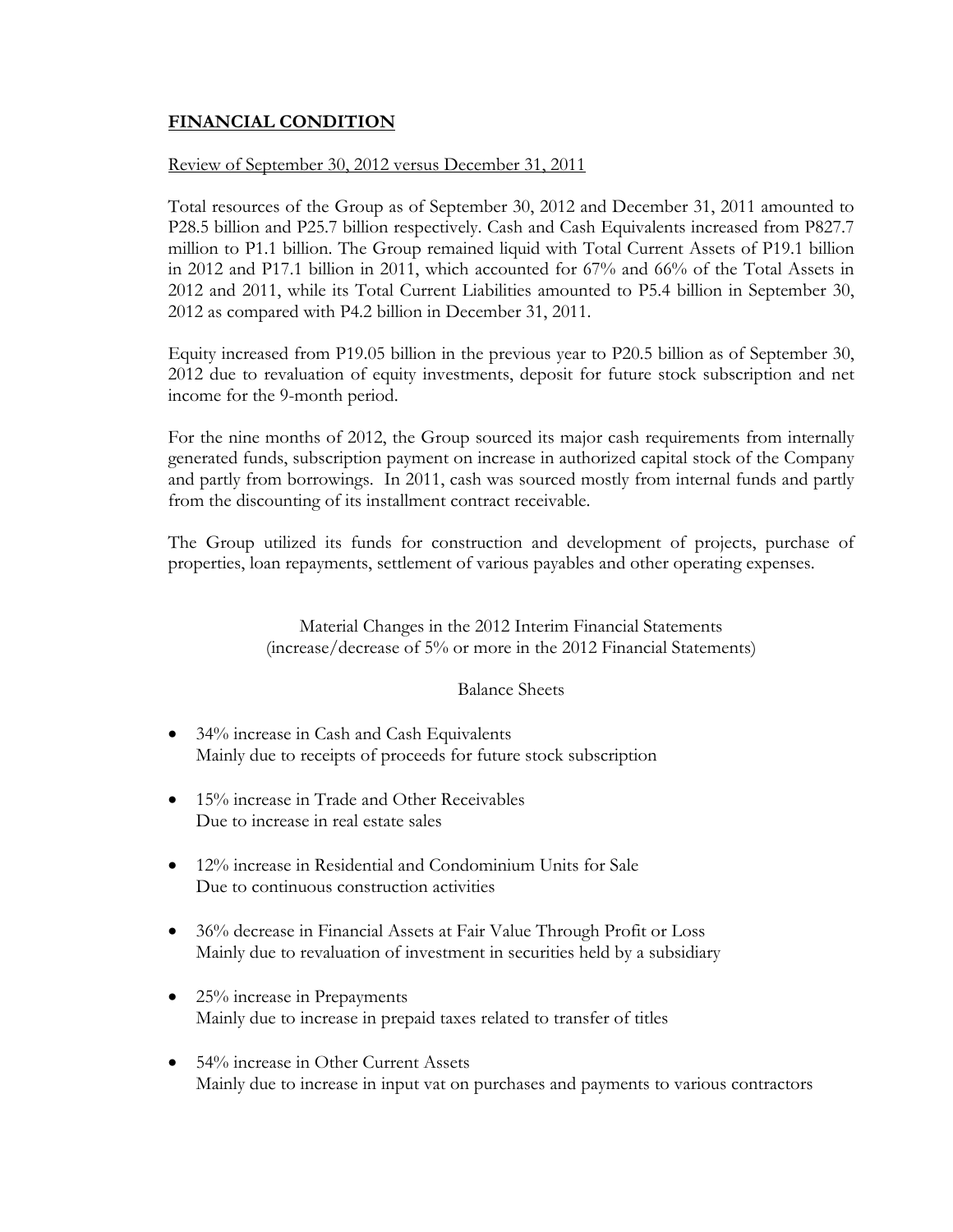- 11% decrease in Advances to Landowners and Joint Ventures Due to reclassification of property to Land for Future Development account
- 22% increase in Available-for-sale Financial Assets Primarily due to increase in fair market value of investment in securities held by a subsidiary
- 7% increase in Land for Future Development Mainly due to reclassifications of property for future development
- 10% increase in Investment in Associates Primarily due to share in the net earnings of associates
- 5% decrease in Investment Property Mainly due to deprecation charges for the period
- 34% decrease in Interest-bearing Loans and Borrowings Due to repayment of loans and borrowings
- 33% increase in Trade and Other Payables Various payables to contractors and suppliers due to increasing construction activities
- 98% decrease in Income Tax Payables Due to payment of previous year's tax liabilities
- 39% increase in Deferred Gross Profit on Real Estate Sales Mainly due to unearned gross profit on sales of new projects
- 16% increase in Customers Deposit Mainly due to increase in reservation and collection from various projects
- 79% increase in Advances from Related Parties Due to advances for construction related activities
- 27% increase in Reserve for Property Development Mainly attributed to uncompleted construction/development of new projects
- 31% increase in Other Current Liabilities Due to increase in some payables to suppliers and contractors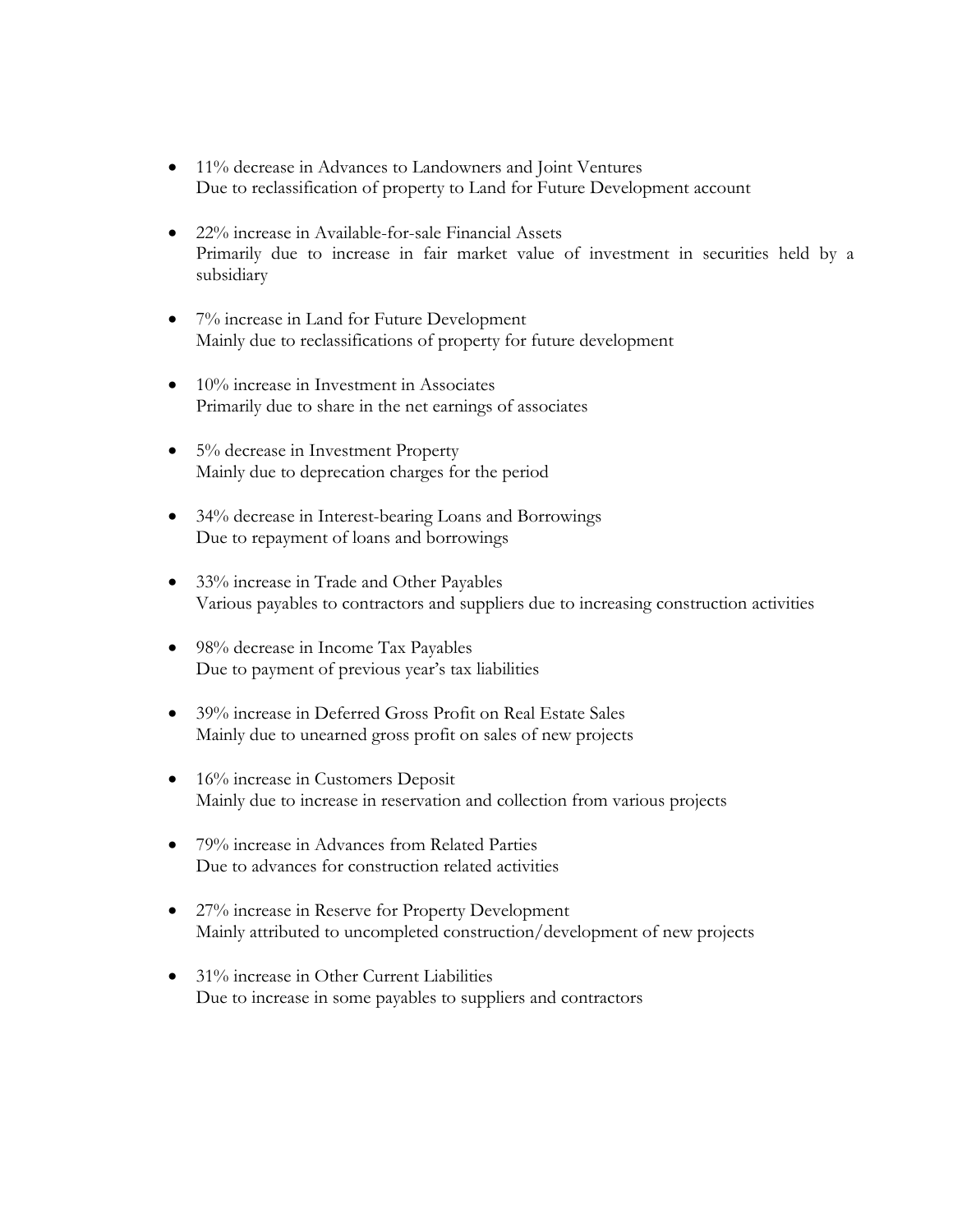#### Income Statements

- 44% increase in Real Estate Sales Due to sales of new projects
- 77% decrease in Realized Gross Profit on Prior Years' Sale Primarily due to completion of some projects
- 9% increase in Finance Income Primarily due to increase in interest income realized from in-house financing
- 9% increase in Commission & Other Income Mainly due to increase in other revenues of a subsidiary
- 40% increase in Cost of Real Estate Sales Mainly due to increase in real estate sales
- 6% increase in Deferred Gross Profit Current Year's Sales Due to gross profit from sales of new projects
- 17% increase in Operating Expenses Primarily due to aggressive selling/marketing activities and increase in administrative expenses
- 20% decrease in Income Tax Expense Primarily due to decrease in income subject to corporate tax

For the year 2012, the projected capital expenditures (construction/development) of roughly P3 billion is expected to be funded by collections, borrowings and equity financing.

Fluctuations in foreign exchange rate had no adverse effect on the Group's financial conditions since the Group has very minimal importations of construction-related materials and have no foreign denominated loans.

There are no other material changes in the Group's financial position and condition (5% or more) that will warrant a more detailed discussion. Likewise, there are no material events and uncertainties known to the management that would have material impact on reported financial information and normal operations of the Group.

The nature of all revenues and expenses disclosed in the statements of comprehensive income are business related transactions and arose from the Group's continuing operations. Also, no prior period adjustment was made during any period covered by the statements of financial position.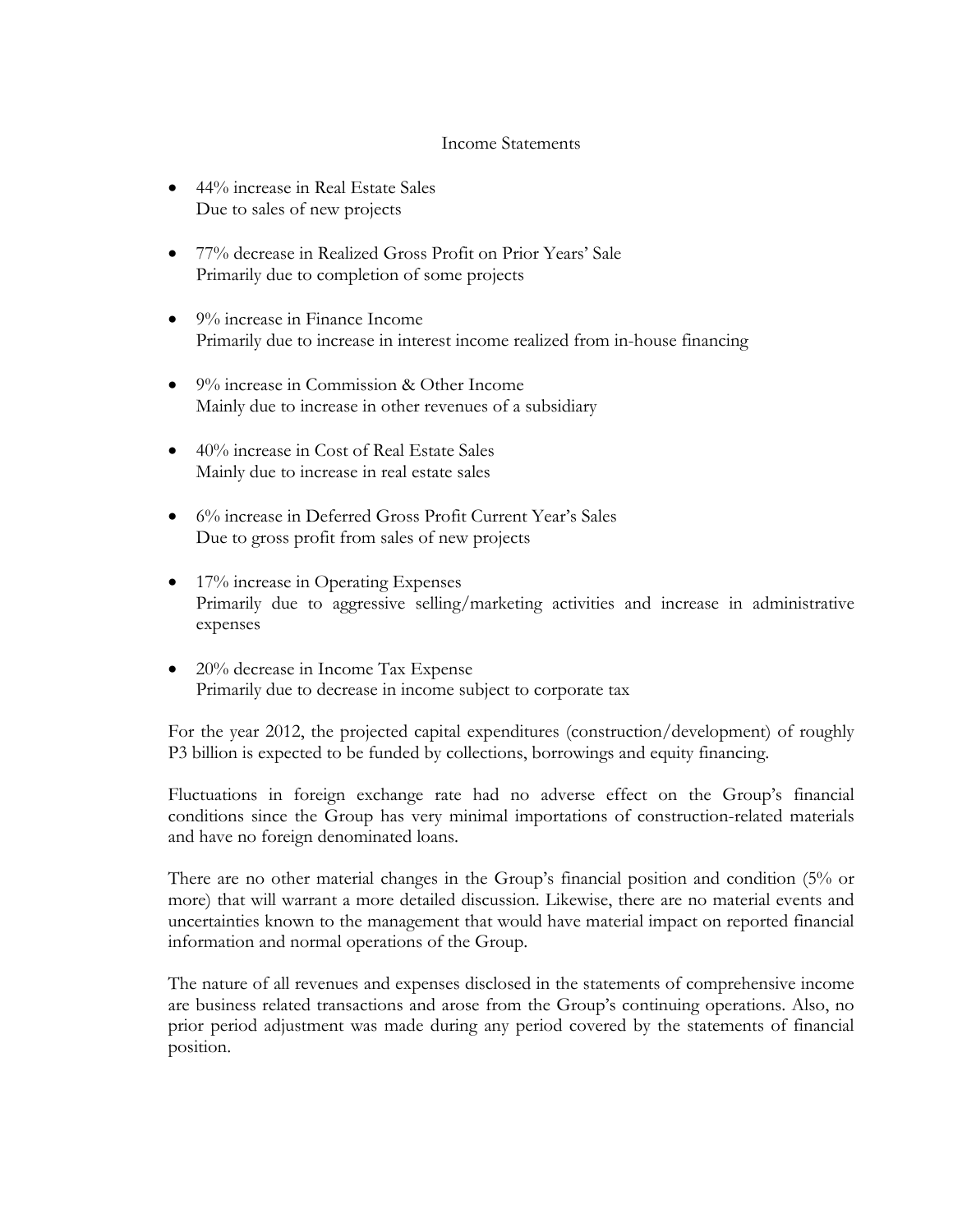There are no material off-statements of financial condition transactions, arrangements, obligations (including contingent obligations), and other relationships of the Group with unconsolidated entities or other persons created during the reporting period.

There are no events that will trigger direct or contingent financial obligation that is material to the Group, including any default or acceleration of an obligation.

The Group is aggressively marketing its products specially the new projects. It continuously offers competitive prices, more lenient payment schemes under in-house financing and has strong tie-ups with reputable banks for the financing requirements of its buyers.

### **TOP FIVE (5) KEY PERFORMANCE INDICATORS**

For the nine-month period of 2012, the following are top key performance indicators of the Company and its majority-owned subsidiaries:

#### **1) Increase in Revenue**

The increasing sales and other income derived from various sources contributed mainly to the Group's revenue.

#### **2) Ability to repay loan obligations**

The loan obligations were promptly settled. The Group maintains a good credit standing with creditor banks and has considerable standby credit facilities, which can be utilized for urgent capital requirements.

#### **3) Increase in reservation sales**

The Group's product concepts, project location, flexible payment scheme and aggressive selling have contributed to the increase in reservation sales. The Group's new projects are connected to mass transit system and are conveniently located in business districts of Metro Manila

### **4) Continuous development of projects**

The Group aggresively undertakes construction and development activities and has been exerting efforts to deliver its projects within the commitment timetable.

#### **5) Landbanking**

The Group has been continuously acquiring interests in properties through either outright acquisitions or joint venture arrangements with landowners. It intends to have sufficient properties for development within the next 5 to 7 years.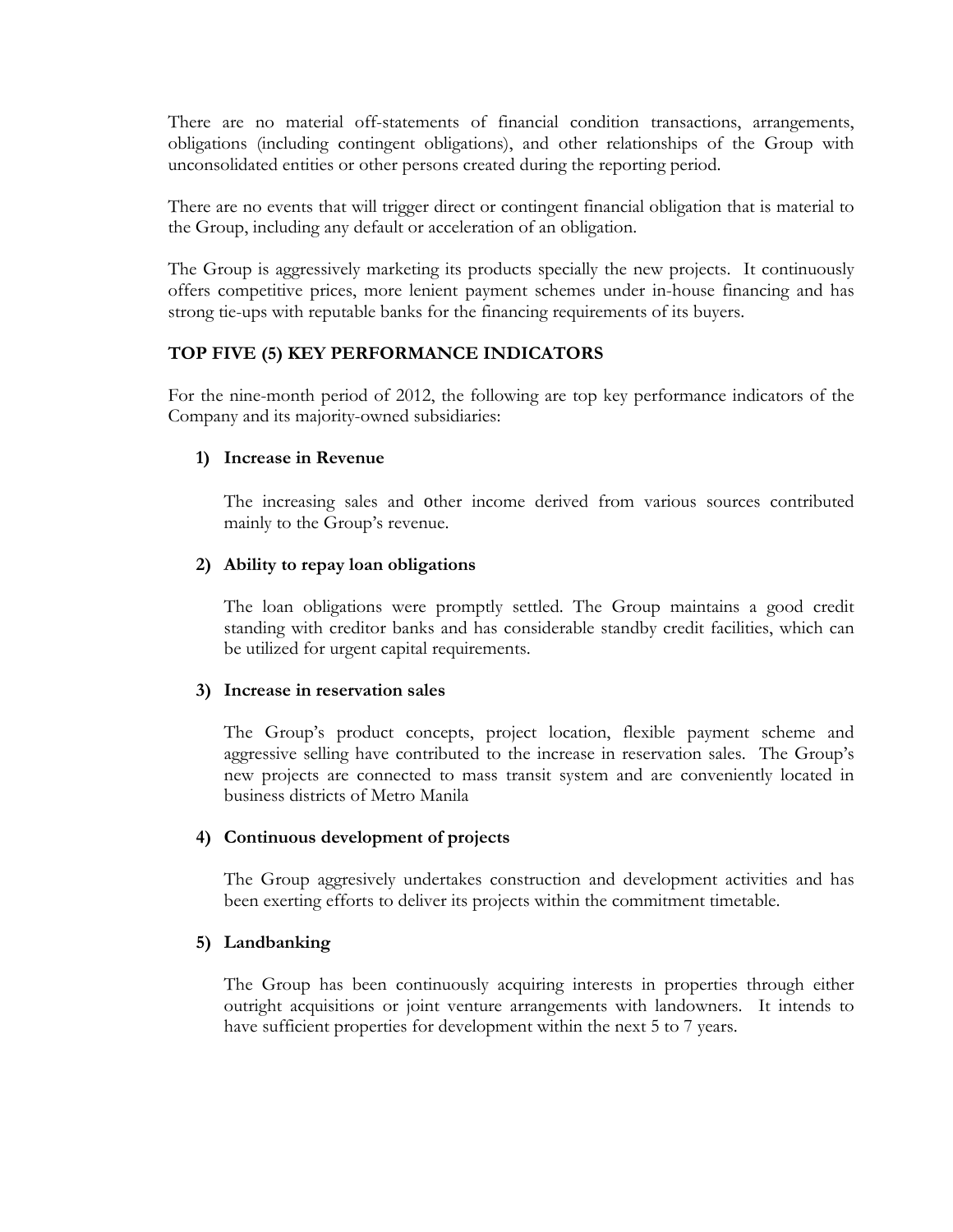#### **ASSESSMENT OF FINANCIAL RISKS**

The Group is exposed to a variety of financial risks, which result from both its operating and investing activities. Risk management is carried out by a central treasury department under policies approved by the BOD, and focuses on actively securing the Group's short to medium-term cash flows by minimizing the exposure to financial markets.

The Group does not actively engage in the trading of financial assets for speculative purposes nor does it write options. The most significant financial risks to which the Group is exposed to are described below.

#### **1) Foreign Currency Sensitivity**

Most of the Group's transactions are carried out in Philippine pesos, its functional currency. Foreign exchange risk arises from the Group's U.S. dollar-denominated cash and cash equivalents.

To mitigate the Group's exposure to foreign currency risk, non-Philippine peso cash flows are closely monitored.

The Group's U.S.-dollar denominated financial assets, translated into Philippine pesos amounted to P77.4 million as of September 30, 2012.

At September 30, 2012, if the peso had strengthened by 5% against the U.S. dollar with all other variables held constant, income before tax for the year would have been P3.8 million lower, mainly as a result of foreign exchange loss on translation of U.S. dollar-denominated cash and cash equivalents.

On the other hand, if the peso had been weaker by the same percentage, with all other variables held constant, income before tax would have been higher by the same amount.

The 4% movement in the value of peso against U.S. dollar was estimated based on the market volatility in exchange rates. The sensitivity analysis is based on the Group's foreign currency financial instruments held at the reporting period.

Exposures to foreign exchange rates vary during the year depending on the volume of transactions. Nonetheless, the analysis above is considered to be representative of the Group's currency risk.

#### **2) Interest Rate Sensitivity**

As the Group has no significant interest-bearing assets, the Group's income and operating cash flows are substantially independent of changes in market interest rates. The Group's interest rate risk arises only from cash and cash equivalents, which are subject to variable interest rates. Financial assets and liabilities at variable rates expose the group to cash flow interest rate risk. All other financial assets and liabilities have fixed rates.

On September 30, 2012, if general interest rates on dollar and peso-denominated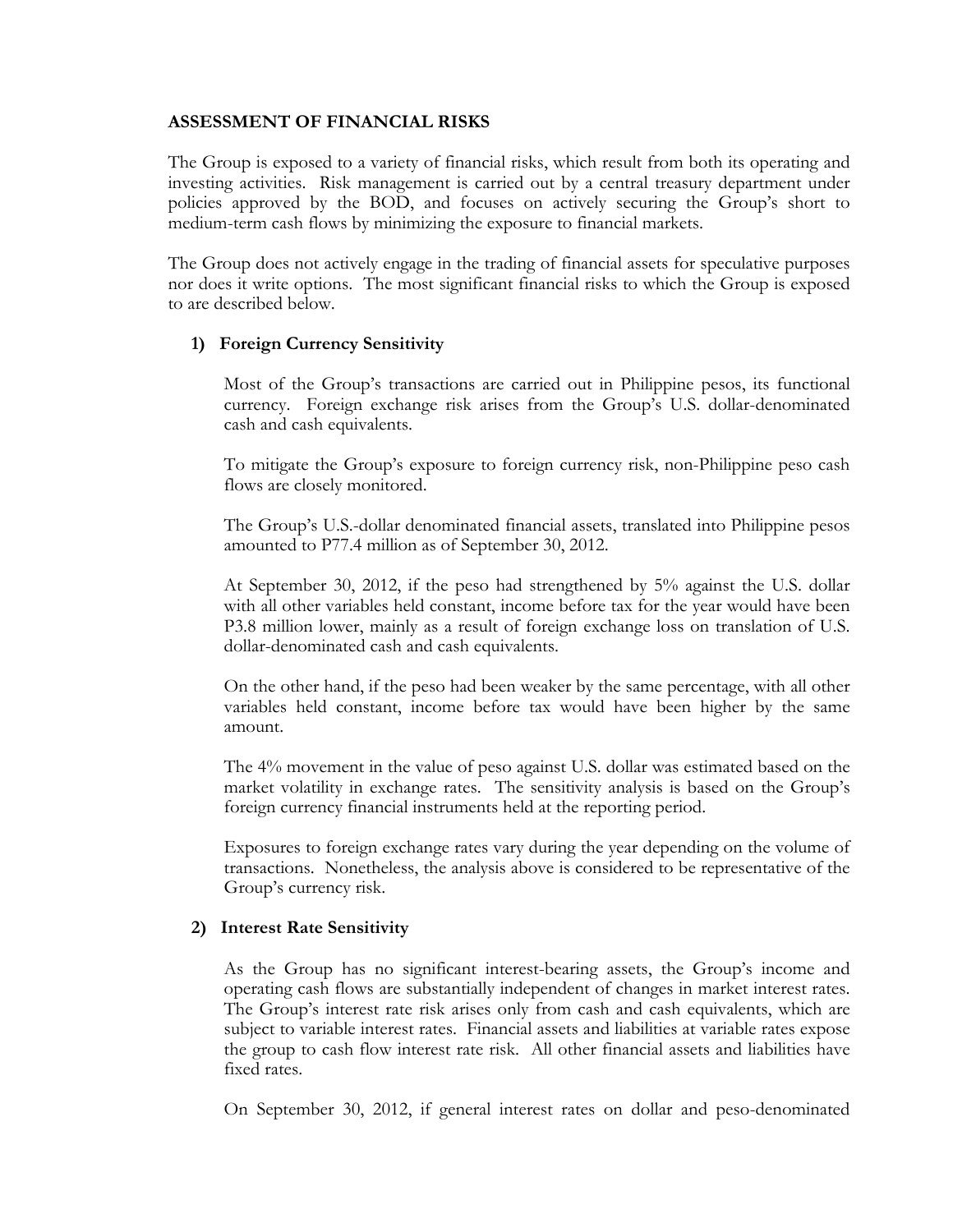financial assets had been higher by 0.27%, with all other variables held constant, income before tax for the year would have been P4.1 million higher, mainly as a result of higher interest income on floating rate deposits.

The movements in interest rates used in the sensitivity analysis are considered reasonably possible and are based on observation of interest rate fluctuations for the past six months using a 95%-confidence level. The calculations are based on the Group's financial instruments held at each reporting period, with effect estimated from the beginning of the year.

#### **3) Credit Risk**

Generally, the maximum credit risk exposure of financial assets is the carrying amount of the financial assets as shown on the face of the statements of financial position, as summarized below:

|                                          | As of Sept. 30,2012 | <u>As of Sept 30, 2011</u> |
|------------------------------------------|---------------------|----------------------------|
| Cash and cash equivalents                | P 1,109,041,977     | 727,942,006                |
| Trade and other receivables - net        | 4, 150, 257, 061    | 4,559,030,249              |
| Advances to landowners and joint venture | 833,115,590         | 938,152,034                |
| Advances to related parties              | 1,653,715,324       | 1,564,072,579              |
|                                          | 7,746,129,952       | 789.196.868.               |

The credit risk for liquid funds is considered negligible, since the counter parties are reputable banks with high quality external credit ratings. In respect of trade and other receivables, the Group is not exposed to any significant credit risk exposure to any single counter party or any group of counter parties having similar characteristics.

The Group continuously monitors defaults of customers and other counter parties, identified either individually or by group, and incorporate this information into its credit risk controls. The Group's policy is to deal only with creditworthy counter parties. In addition, for a significant proportion of sales, advance payments are received to mitigate credit risk.

The Group's management considers that all the above financial assets that are not impaired for each of the reporting dates under review are of good credit quality, including those that are past due.

#### **4) Liquidity Risk**

The Group manages its liquidity needs by carefully monitoring scheduled debt servicing payments for long-term financial liabilities as well as cash outflows due in a day-to-day business. Liquidity needs are monitored in various time bands, on a dayto-day and week-to-week basis, as well as on the basis of a rolling 30-day projection. Long-term liquidity needs for a 6-month and one-year period are identified monthly.

The Group maintains cash to meet its liquidity requirements for up to 60-day periods.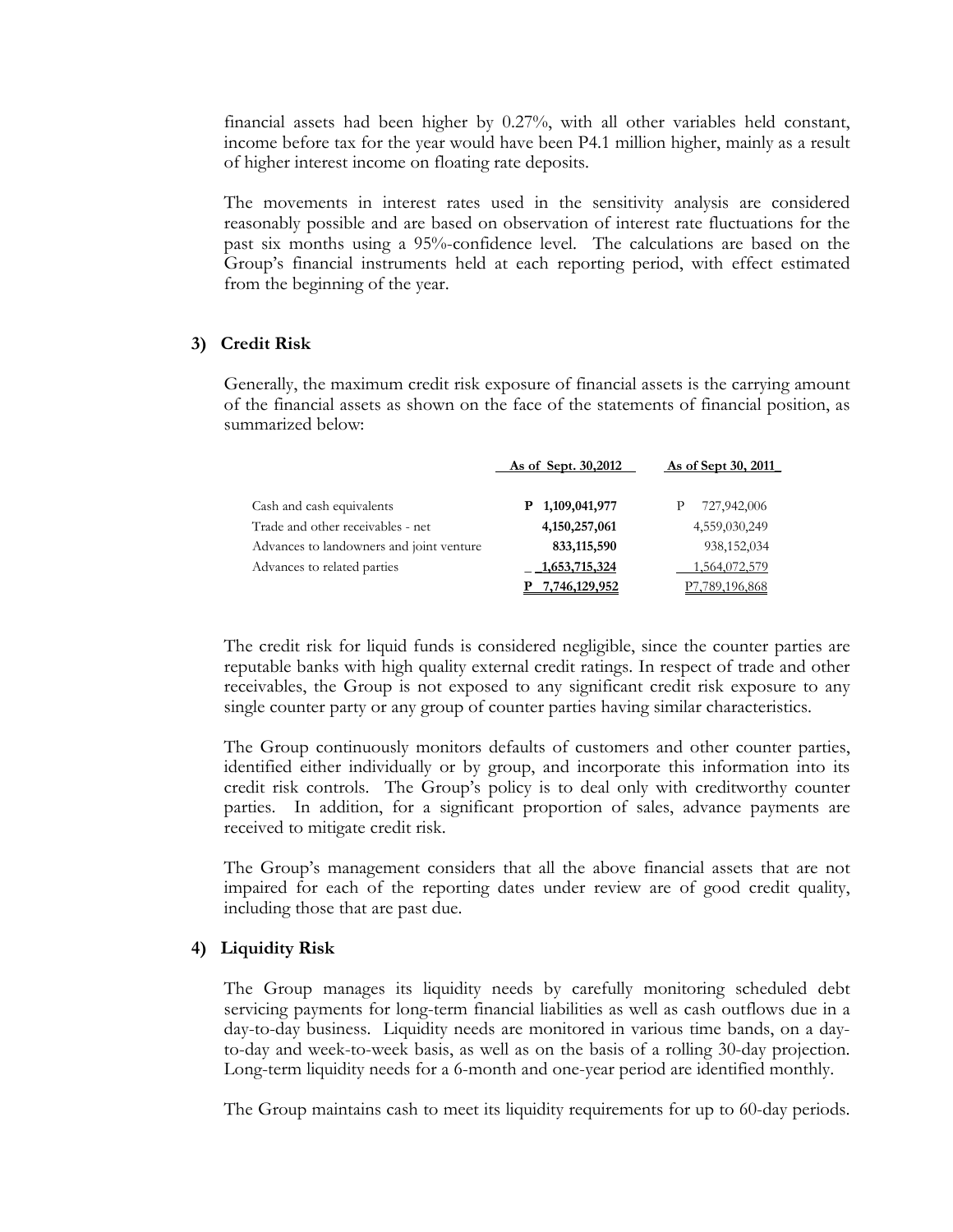Excess cash are invested in time deposits or short-term marketable securities. Funding for long-term liquidity needs is additionally secured by an adequate amount of committed credit facilities and the ability to sell long-term financial assets.

As at September 30, 2012, the Group's financial liabilities have contractual maturities which are presented below:

|                                                       | C <u>urrent</u> |                          | Non-current       |              |
|-------------------------------------------------------|-----------------|--------------------------|-------------------|--------------|
|                                                       | Within          | 6 to 12                  | $1 \text{ to } 5$ | Later than   |
|                                                       | 6 Months        | Months                   | Years             | 5 Years      |
|                                                       |                 |                          |                   |              |
| Interest-bearing loans and borrowings P 151,490,762 P |                 | $\overline{\phantom{a}}$ | 267,832,282<br>P. | $\mathbf{P}$ |
| Trade and other payables                              | 426,320,225     |                          |                   |              |
| Advances from related parties                         | 1,614,230,447   |                          |                   |              |
| Other current liabilities                             | 194,746,631     |                          |                   |              |
|                                                       |                 |                          |                   |              |
|                                                       | P2,386,788,065  |                          | 267,832,282       |              |

This compares to the maturity of the Group's financial liabilities in the previous reporting period as follows:

|                                       | Current          |                          | Non-current       |                               |
|---------------------------------------|------------------|--------------------------|-------------------|-------------------------------|
|                                       | Within           | 6 to 12                  | $1 \text{ to } 5$ | Later than                    |
|                                       | 6 Months         | Months                   | Years             | 5 Years                       |
|                                       |                  |                          |                   |                               |
| Interest-bearing loans and borrowings | P 230,156,897 P  | $\overline{\phantom{a}}$ | P 476,961,041     | P<br>$\overline{\phantom{a}}$ |
| Trade and other payables              | 265,561,992      |                          | 17,137,089        |                               |
| Advances from related parties         | 728,928,919      |                          |                   |                               |
| Other current liabilities             | 142,042,694      |                          |                   |                               |
|                                       |                  |                          |                   |                               |
|                                       | P1,366,690,502 P |                          | P494.098.130      |                               |

The above contractual maturities reflect the gross cash flows, which may differ from the carrying values of the liabilities at the reporting period.

#### **5) Other Market Price Risk**

The Group is exposed to equity securities price risk because of investments held by the Group and classified on the balance sheet as available-for-sale financial assets. The Group is not exposed to commodity price risk.

At September 30, 2012, if the quoted stock price for the securities had decreased by 6.27% with all other variables held constant, equity would have been lower by about P111.8 million. The 6.27% estimated change in quoted market price is computed based on volatility of local index for holdings first listed at Philippine Stock Exchange.

On the other hand, if the quoted market price for these securities had increased by the same amount, with all other variables held constant, equity for the year would have been higher by the same figure.

The investments in listed equity securities are considered long-term, strategic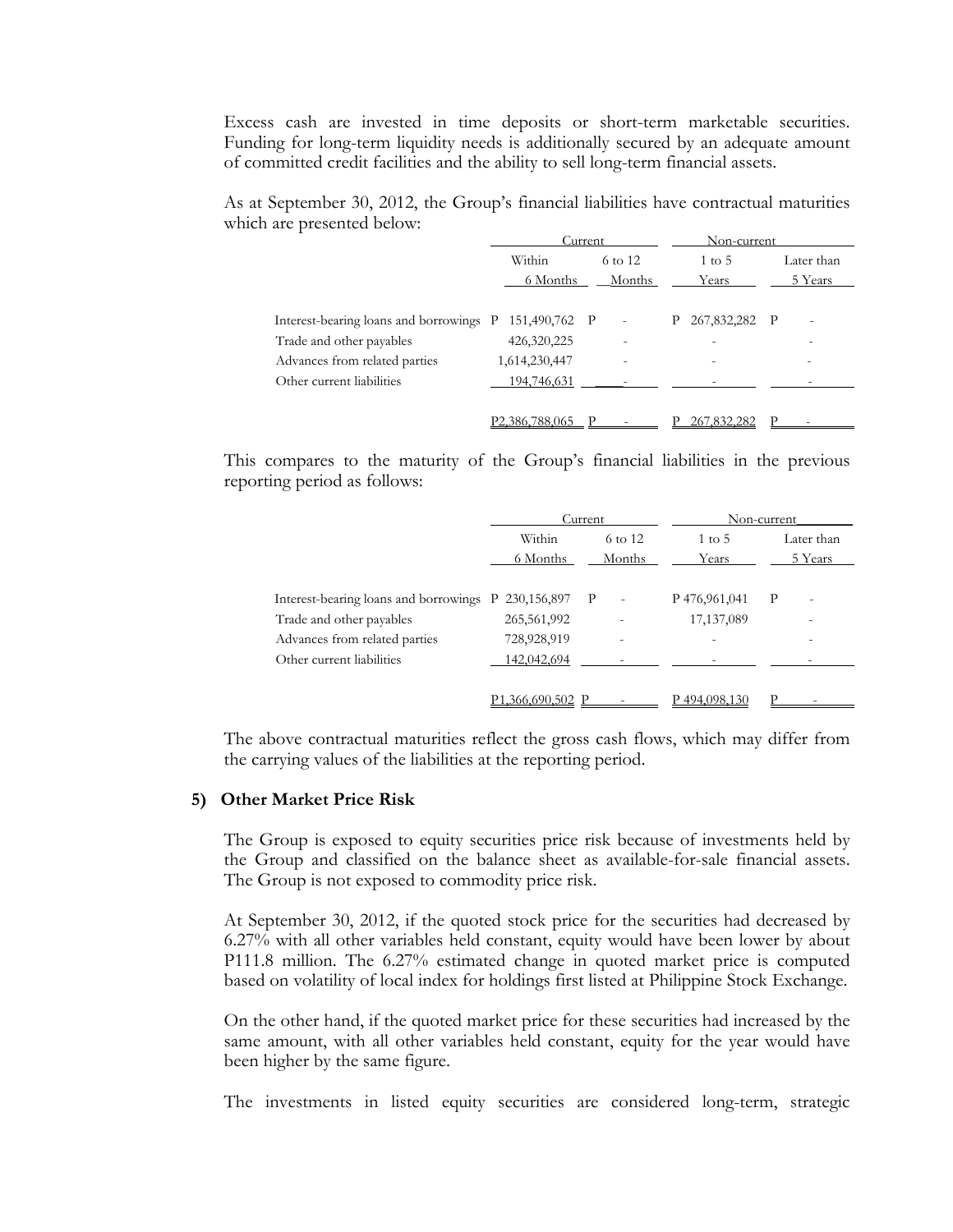investments. In accordance with the Group's policies, no specific hedging activities are undertaken in relation to these investments. The investments are continuously monitored and voting rights arising from these equity instruments are utilized in the Group's favor.

### **FINANCIAL INSTRUMENTS EVALUATION**

Financial assets include cash and financial instruments. The Group classifies its financial assets, other than hedging instruments, into the following categories: financial assets at fair value through profit or loss, loans and receivables, held-to-maturity investments and availablefor-sale financial assets. Financial assets are assigned to the different categories by management on initial recognition, depending on the purpose for which the investments were acquired. The designation of financial assets is re-evaluated at every reporting date at which date a choice of classification or accounting treatment is available, subject to compliance with specific provisions of applicable accounting standards.

*Cash and cash equivalents* are defined as cash on hand, demand deposits and short-term, highly liquid investments readily convertible to known amounts of cash and which are subject to insignificant risk of changes in value.

Regular purchase and sales of financial assets are recognized on their trade date. All financial assets that are not classified as at fair value through profit or loss are initially recognized at fair value, plus transaction costs. Financial assets carried at fair value through profit or loss is initially recognized at fair value and transaction costs are expensed in the statements of comprehensive income.

The foregoing categories of financial instruments are more fully described below.

### **1) Financial Assets at Fair Value through Profit or Loss**

 This category includes financial assets that are either classified as held for trading or are designated by the entity to be carried at fair value through profit or loss upon initial recognition. A financial asset is classified in this category if acquired principally for the purpose of selling it in the near term or if so designated by management. Derivatives are also categorized as 'held for trading' unless they are designated as hedges. Assets in this category are classified as current assets if they are either held for trading or are expected to be realized within 12 months from the reporting period.

 Subsequent to initial recognition, the financial assets included in this category are measured at fair value with changes in fair value recognized in profit or loss. Financial assets originally are designated as financial assets at fair value through profit or loss may not be subsequently be reclassified.

### **2) Loans and Receivables**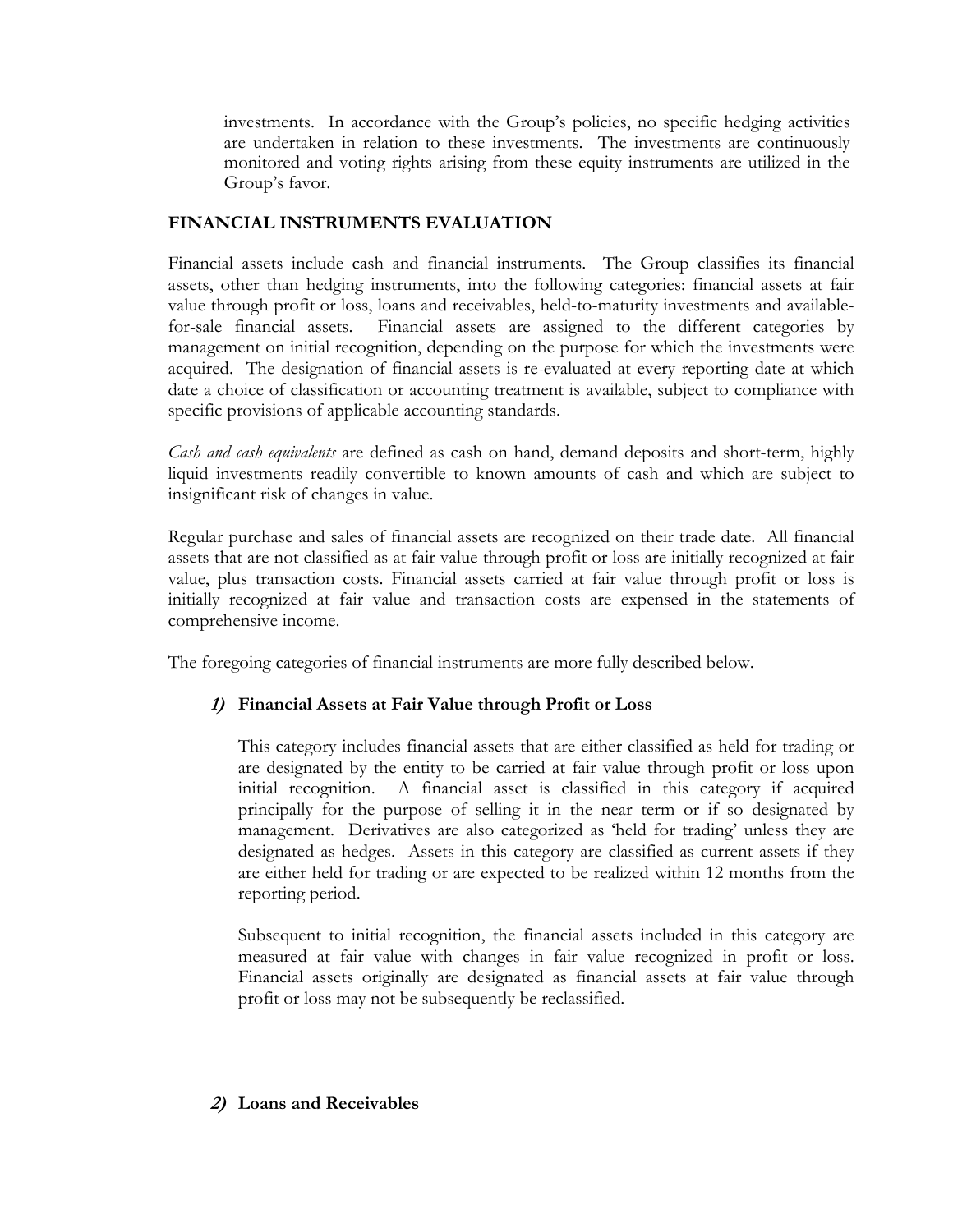Loans and receivables are non-derivative financial assets with fixed or determinable payments that are not quoted in an active market. They arise when the Group provides money, goods or services directly to a debtor with no intention of trading the receivables. They are included in current assets, except for maturities greater than 12 months after the reporting period which are classified as non-current assets.

 Loans and receivables are subsequently measured at amortized cost using the effective interest method, less any impairment losses. Any change in their value is recognized in profit or loss. Impairment loss is provided when there is objective evidence that the Group will not be able to collect all amounts due to it in accordance with the original terms of the receivables. The amount of the impairment loss is determined as the difference between the assets' carrying amount and the present value of estimated cash flows.

 The Group's loans and receivables are presented as Trade and Other Receivables, Advances to Landowners and Joint Ventures, and Advances to Related Parties in the statements of financial position.

#### **3) Held-to-maturity Investments**

This category includes non-derivative financial assets with fixed or determinable payments and a fixed date of maturity. Investments are classified as held-to-maturity if the Group has the positive intention and ability to hold them until maturity. Investments intended to be held for an undefined period are not included in this classification. They are included in non-current assets in the statements of financial position, except those maturing within 12 months of the reporting period.

 Held-to-maturity investments are measured at amortized cost using the effective interest method. In addition, if there is objective evidence that the investment has been impaired, the financial asset is measured at the present value of estimated cash flows. Any changes to the carrying amount of the investment are recognized in profit or loss.

#### **4) Available-for-sale Financial Assets**

This category includes non-derivative financial assets that are either designated to this category or do not qualify for inclusion in any of the other categories of financial assets. They are included in non-current assets unless management intends to dispose of the investment within 12 months from the reporting period.

All financial assets within this category are subsequently measured at fair value, unless otherwise disclosed, with changes in value recognized in equity, net of any effects arising from income taxes. Gains and losses arising from securities classified as available-for-sale are recognized in the statements of comprehensive income when they are sold or when the investment is impaired.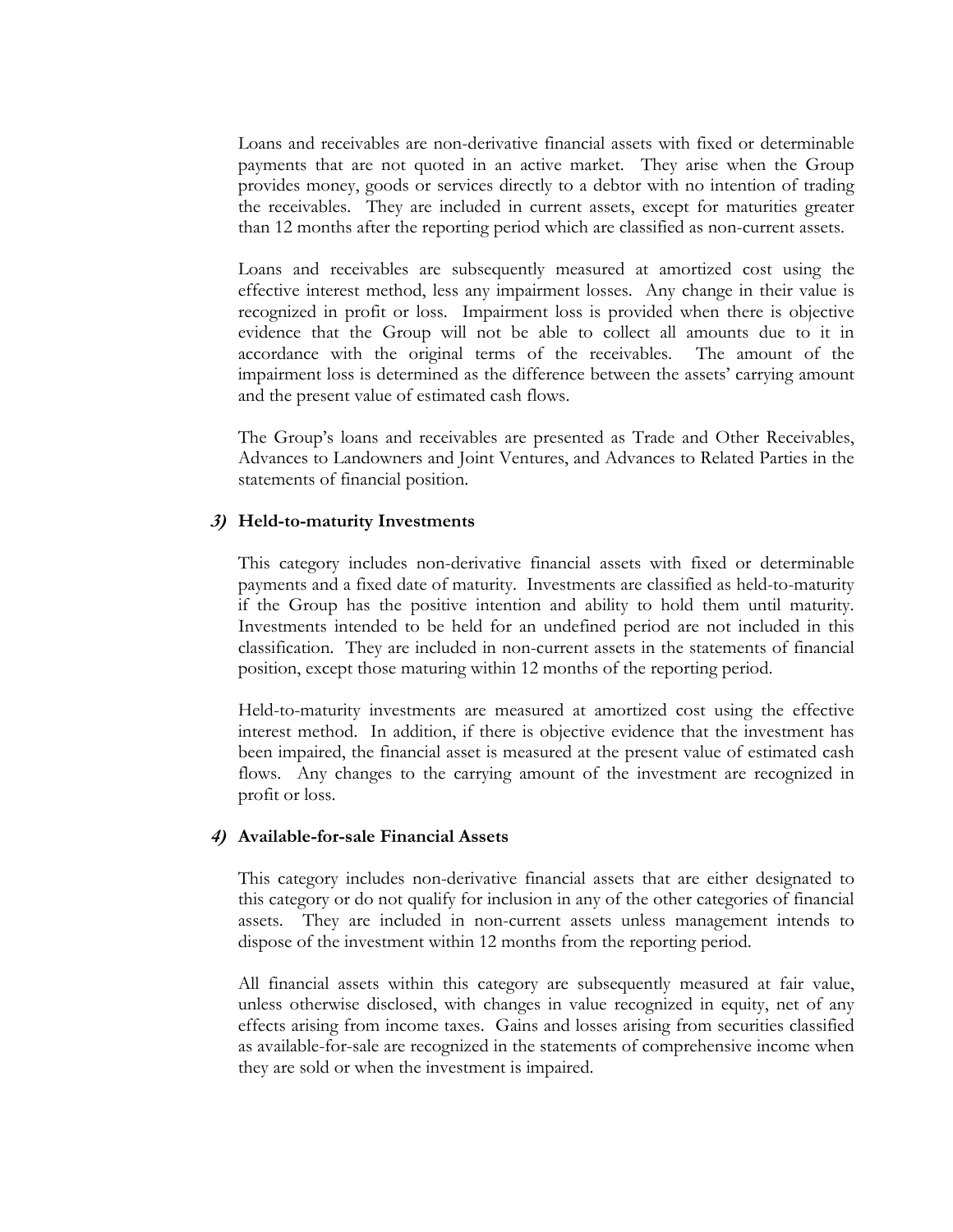In the case of impairment, any loss previously recognized in equity is transferred to the statements of comprehensive income. Impairment losses recognized in the statements of comprehensive income on equity securities are not reversed through the statements to comprehensive income. Losses recognized in prior year statements of comprehensive income resulting from the impairment of debt instruments are reversed through the statements of comprehensive income.

For investment that are actively traded in organized financial markets, fair value is determined by reference to quoted market bid prices in the stock exchange at the close of business on the reporting period. For investments where there is no quoted market price, fair value is determined by reference to the current market value of another instrument which is substantially the same or is calculated based on the expected cash flows of the underlying net asset base of the investment.

Non-compounding interest and other cash flows resulting from holding financial assets are recognized in consolidated profit or loss when received, regardless of how the related carrying amount of financial assets is measured.

De-recognition of financial assets occurs when the rights to receive cash flows from the financial instruments expire or are transferred and substantially all of the risks and rewards of ownership have been transferred.

The Group has no investment in foreign securities as of reporting period. The markets of the Group's Available-for-sale Financial Assets are active.

The significant accounting policies used in this consolidated interim financial statements are consistent with those applied in the Group's annual consolidated statements as of and for the year ended December 31, 2011.

The Group has decided not to early adopt PFRS 9 (2009) or PFRS 9 (2010) for its 2012 financial reporting and, therefore, the consolidated interim financial statements do not reflect the impact of the said standard.

In the meantime, the Group does not expect to implement the amendments until 2013 when all chapters of the PAS 39 replacement have been published at which time the Group expects it can comprehensively assess the impact of the revised standard. The policies have been consistently applied to all periods presented, unless otherwise stated.